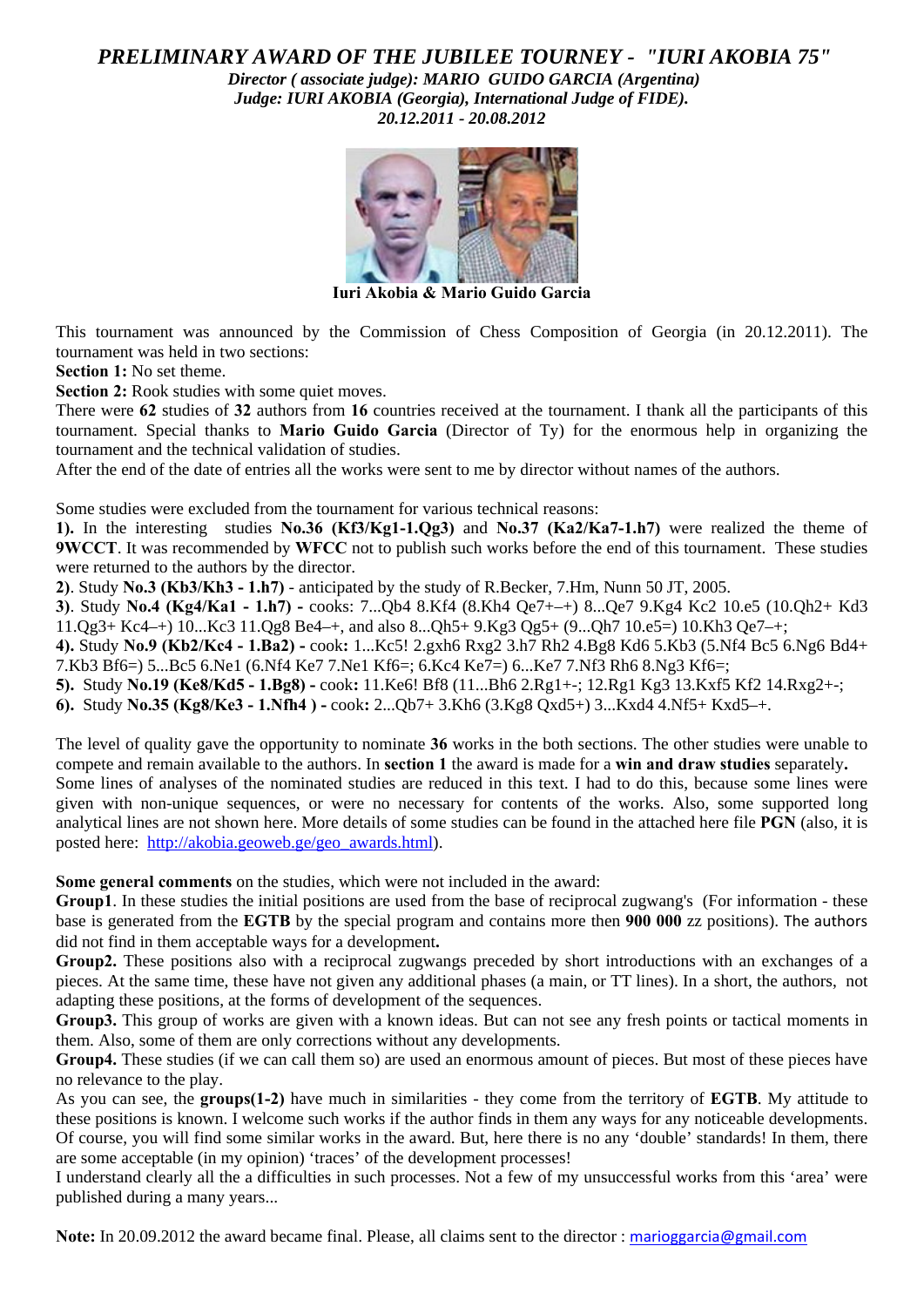# **S E C T I O N 1**

# *W I N S T U D I E S*



### **№40 – Aleksey Sochnev (Russia) 1st prize.**

Black has a significant material advantage. It is difficult to imagine that White will be able to find an opportunity of a winning**.** It is clear that an urgent need to move ahead the pawn.

**1.d7** and two thematic main lines:

**A) - 1...h5!!** It seems a strange sacrifice of pawn, but the White has refused it. See the thematic try **/i. 2.Bf3(e2) d1Q 3.Bxd1 Nxd1+ 4.Kc2! e2 5.Kd2 c3+ 6.Kxe2 f3+ 7.Kxf3 Nc6 8.Nxc6 c2 9.d8Q /ii c1Q** It seems the forces are equal. However, now the white begins to 'drive' the black king to the right side of the board: **10.Qa5+ Kb7 11.Qb5+ Kc7 12.Qb8+ Kd7 13.Qd8+ Ke6 14.Qe7+ Kf5 15.Qf7+ Kg5 16.Qg7+ Kh4** and here turns out that White well uses a pawn, which was not destroyed in earlier **- 17.Qg3** echo mate. It is clear that White has kept the pawn for this mate.

**B) -** Now, the Black has left his pawn on **h6** hoping that it will not 'help' again the White for making a mate **1... d1Q 2.Bxd1 Nxd1+ 3.Kc2! e2 /iv 4.Kd2 c3+ 5.Kxe2 f3+ 6.Kxf3 Nc6 /iii 7.Nxc6 c2 8.d8Q c1Q** (compare with the line '**A'**after 9…c1Q) **9.Qa5+ Kb7 10.Qb5+ Kc7 11.Qb8+ Kd7 12.Qd8+ Ke6 13.Qe7+ Kf5 /v 14.Qf7+ Kg5 15.Qg7+ Kh5 /vi 16.Qg4** echo mate.

**i)** Thematic Try: 2.Bxh5? d1Q 3.Bxd1 Nxd1+ 4.Kc2 e2 5.Kd2 c3+ 6.Kxe2 f3+ 7.Kxf3 Nc6 8.Nxc6 c2 9.d8Q c1Q 10.Qa5+ Kb7 11.Qb5+ Kc7 12.Qb8+ Kd7 13.Qd8+ Ke6 14.Qe7+ Kf5 15.Qf7+ Kg5 16.Qg7+ Kh5 and not a mate.

2.d8Q? hxg4 3.Qd6+ Kb7=; 2.Kxb2? hxg4 3.Kc2 e2 4.Kxd2 c3+! 5.Kxe2 f3+ 6.Kf2 Nc6=;

**ii)** 9.Nb4+? Kb7 10.Nxc2 Kc7=;

**iii)** 6...c2 7.Nxc2 Nc6 8.Nb4++–;

**iv)** 3...Nc6 4.Nxc6 e2 5.Kd2+–; **v)** 13...Kd5 14.Nb4+! Kd4 15.Qe4+ Kc3 16.Na2++–;

**vi)** 15...Kf5 16.Nd4.#

*A clear logical study with the echo mates. All three phases of the study are organized and linked each other. Nowadays it is difficult to surprise anybody with an echo positions. But most often, these echoes are in the position close to each other, with difference of a few moves. There echo mates are separated from each other by a long play. it is obvious that we have here a high-class work!* 

### **№24 – Pavel Arestov (Russia) 2nd prize.**

**1.Rc1 Bc5+** After this obvious introduction moves the White has a complex task - how to move his king? Unexpected move - **2.Kb8!!** It turns out that other squares do not give a chance to White. See below the thematic try **/i 2...Bxe3 3.Bxe3 /ii Nxe3 4.h4! Nxg2 /iii 5.Rxc2! /iv Nxh4 6.Rc3! g2/v 7.Rg3 Kc4 8.Ka8!!** zz **Kd4 9.Ka7!** zz **Ke4 /vi 10.b4 Kf4 11.Rxg2! /vii Nxg2 12.b5 Ne3 13.b6 Nc4 14.b7 Na5 15.b8Q+ win.**

**i)** Thematic try: 2.Ka8? Bxe3 3.Bxe3 Nxe3 4.h4 Nxg2 5.Rxc2 Nxh4 6.Rc3 g2! 7.Rg3 Kc4! (compare with the same move in main line) 8.Ka7 Kd4 zz (see the same position in main line after 9.Ka7!) 9.Ka6 Ke4 (e5) 10.b4 Kf4 11.Rxg2 Nxg2 12.b5 Ne1! 13.b6 Nd3! 14.b7 Nc5+=, or 2.Kb7? Bxe3 3.Bxe3 Nxe3 4.h4 Nxg2 5.Rxc2 Nxh4 6.Rc3 Nf5! 7.Rf3  $Nd6+!=;$ 

**ii)** 3.Rxc2? Bxg1=; **iii)** 4...Kb4 5.h5+–; **iv)** 5.h5? Nf4! 6.Rxc2 Nxh5=;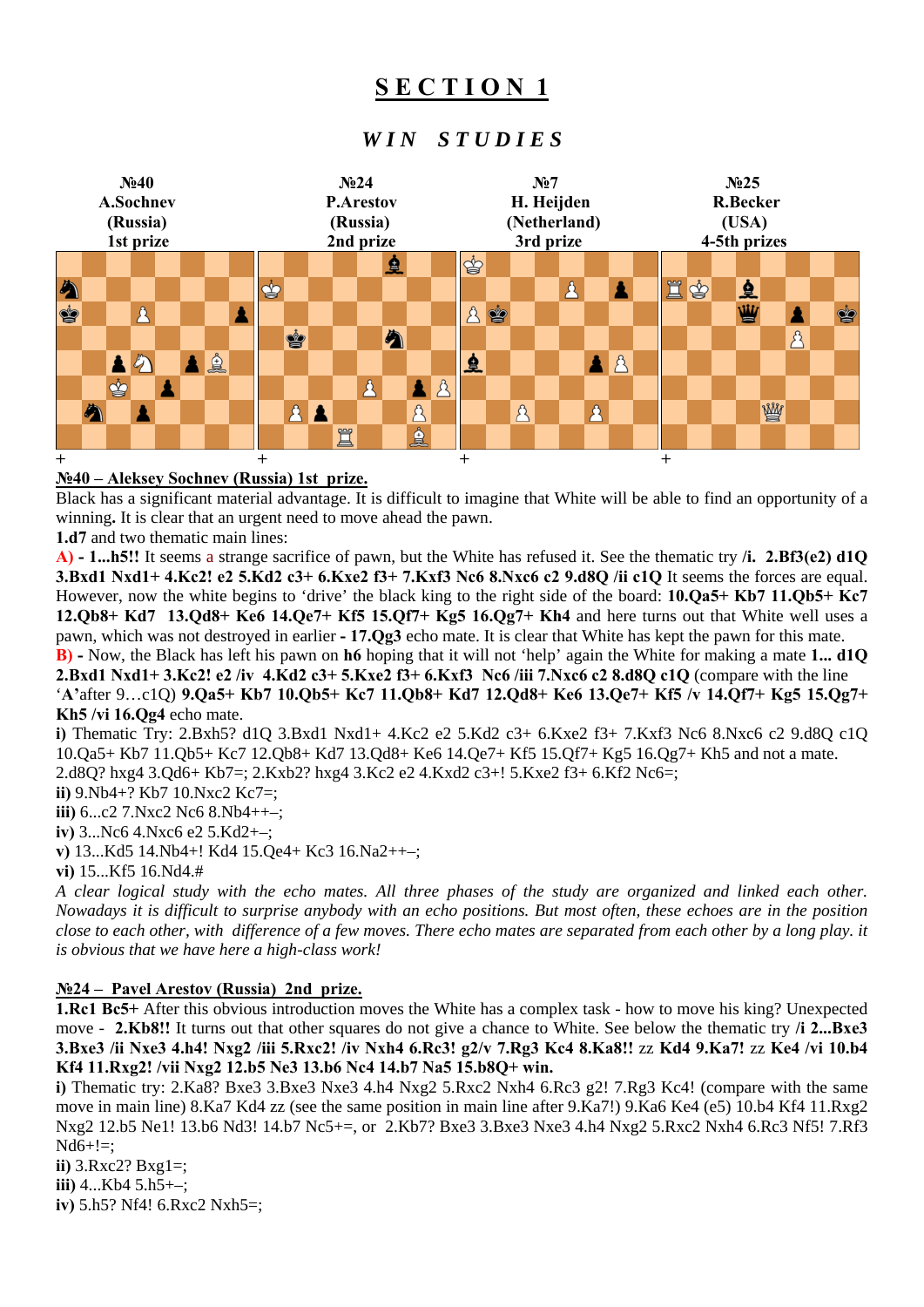**v)** 6...Nf5 7.Rf3+– no check Nd6 as in the try line 2.Kb7 ?;

**vi)** 9...Kc4 10.Ka6+–;

**vii)** 11.Rg8? Kf3! 12.b5 Nf5! 13.b6 Nd6 /g3.

*Remarkably accurate chose of the moves of White 2.Kb8!! And 8.Ka8!! Content of the logical thematic try well reflects the main line. The struggle of the both sides takes place on a background of reciprocal zugzwangs. Unfortunately, all zz positions are with 6-men materials (Including the thematic try too).* 

#### **№7 – Harold vand der Heijden (Netherland) 3rd prize.**

**1.Kb8 Kxa6 2.Kc7 /i Ka5 /ii 3.c3! /iii g5 /iv 4.f3! /v Bb5 5.Kd8 /vi with:** 

**A) - 5... Ka4 6.c4! /vii Bc6 7.Kc7 /viii Be8 8.Kb6! /ix Kb4 9.c5 Kc4 10.c6 Kd5 11.c7+–;** 

**B) - 5... Ba4 6.e8Q Bxe8 7.Kxe8 Kb5 8.Kf7(e7) Kc4 9.Kg6(f6) Kd3 10.c4! /x Ke3 11.c5 Kxf3 12.c6 Kg2 13.c7 f3 14.c8Q+–.** 

**i)** 2.Kc8? f3 3.Kd8 Ka5 4.c3 g5 5.e8Q Bxe8 6.Kxe8 Kb5!=;

**ii)** 2... f3 3.g5! Ka5 4.c3! g6 5.Kd8 Bc6 6.e8Q Bxe8 7.Kxe8 Kb5 8.Kf7 Kc4 9.Kxg6+–;

**iii)** 3.g5? Kb4! e.g. 4.Kd8 Kc3 5.e8Q Bxe8 6.Kxe8 Kxc2 7.Kf7 Kd2 8.Kxg7 Ke2 9.g6 Kxf2 10.Kh6 f3=; 3.Kd8? f3  $(Kb4)$  4.e8O Bxe8 5.Kxe8 Kb4!=;

**iv)** 3...f3 4.g5! Bb5 5.Kd8 Ka4 6.c4 Bc6 7.Kc7 Be8 8.Kb6 Kb4 9.c5 Kc4 10.c6 Kd5 11.c7+–;

**v)** Thematic try 4.Kd8? f3 5.e8Q Bxe8 6.Kxe8 Kb5 7.Kf7 Kc4 8.Kg6 Kd3! 9.Kxg5 Ke2=;

**vi)** 5.c4? Ba4 6.c5 Be8!=;

**vii)** 6.e8Q? Bxe8 7.Kxe8 Kb3! 8.Kf7 Kxc3 9.Kf6 Kd3 10.Kxg5 Ke3=;

**viii)** 7.e8Q? Bxe8 8.Kxe8 Kb4! 9.Kf7 Kxc4 10.Kf6 Kd3 11.Kxg5 Ke3=;

**ix)** 8.c5? Kb5**=;**

**x)** Thematic try 10.Kxg5? Ke3 11.c4 Kxf3 12.c5 Kg3 13.c6 f3 14.c7 f2 15.c8Q f1Q=.

*Work with a good, non-standard play. Attracted several unexpected turns in the solution. Deserves the attention a logical combination of the thematic try 10.Kxg5? Also in the main line 10.c4!* 

#### **№25 – Richard Becker (USA) 4-5th prizes.**

The initial position dictates that we will be dealing with a classic play with a material KQR-KQB.

**1.Qe3+! Kh7 /i 2.Qe4 /ii Qc5 3.Qh1+! Kg7 4.Qg2+ Kf7 /iii 5.Qg6+ /iv Ke7 6.Qg7+ /v Ke8 7.Ra8+ Bc8+ 8.Kb8! /vi Bd7 9.Qxf6 /vii Bxf5 10.Qh8+! /viii Ke7 11.Ra7+ /ix Ke6 12.Ra6+ Kd7 13.Qg7+ Ke8 14.Qg8+ Ke7 15.Ra7+ Kf6 16.Qd8+ /x Kg6(Ke6) 17.Ra6+ Kf7 /xi 18.Qf6+ Ke8 19.Ra8!** repeating the position, but with BTM**, 19...Bd7 /xii 20.Qh8+ /xiii Ke7 21.Qh7+ /xiv Ke6 22.Ra6+ Bc6 23.Qh6+ Kd5 24.Qd2+ Kc4 25.Qc2+ Kd5 26.Ra5 Bb5 27.Qb3+ Kc6 28.Qe6+ Qd6+ 29.Qxd6+ Kxd6 30.Rxb5 +-.**

**i)** 1...Kh5 2.Qf3+ Kg5 3.Ra8 +–; 1...Kg7 2.Qe4 Qc5 (2...Kf7 3.Ra5 (Qc4+) +–) 3.Qg2++–;

**ii)** 2.Qh3+? Kg7 3.Qg2+ Kf8 4.Ra8+ Be8 =;

**iii)** 4...Kf8 5.Ra8+ Be8 6.Rxe8+ Kxe8 7.Qc6+! +–;

**iv)** 5.Ra8? Qb5+ (Qb4+) 6.Kc7 Qc5+ (Qe5+) 7.Kxd7 Qd6+ (Qd4+);

**v)** 6.Qh7+? Kd8 7.Qg8+ (Qh8+) 7...Ke7 8.Qg7+ loss of time;

**vi)** 8.Rxc8+? Qxc8+ 9.Kxc8 stalemate;

**vii)** 9.Qg8+? (Qg6+) 9...Ke7 10.Qh7+ Kd8 11.Qh8+ Ke7 12.Qg7+ Ke8 loss of time;

**viii)** 10.Kb7+? Bc8+ 11.Rxc8+ (11.Kb8 Qc7+ 12.Kxc7 stalemate) 11...Qxc8+ 12.Kxc8 stalemate;

**ix)** 11.Qg7+? Kd6 12.Ra6+ Kd5 13.Qg2+ Ke5 14.Qh2+ Ke4 15.Qh1+ Kf4 16.Ra4+ Ke5 17.Qa1+ Ke6 18.Ra6+ Kd7 19.Qg7+ loss of time;

**x)** 16.Qg7+? Ke6 17.Ra6+ Kd5 etc.;

**xi)** 17...Kh5 18.Qh8+ Kg4 (18...Kg5 19.Qh6+ Kg4 20.Ra4+ +–) 19.Ra4+ Kg3 20.Qh4+ +–;

**xii)** 19...Qc2 20.Qd6 Be4 21.Qe5+ Kf8 22.Qh8+ Kf7 23.Ra7+ Ke6 (23...Kg6 24.Rg7+ +–) 24.Qg8+ +–;

**xiii)** 20.Qg6+? Kd8 21.Qg8+ Ke7 22.Qh7+ loss of time;

**xiv)** 21.Qh4+? Kf7 22.Qh7+ Ke6 23.Ra6+ loss of time; 21.Qg7+? Ke8 (Kd8) 22.Qg8+ (Qh8+) 22...Ke7 23.Qh7+ loss of time;

*Sharp struggle between of both sides. There is no high material advantage at the sides. Especially after the 10th move (6-men positions) the chances are almost identical. The outcome of the play decides the White's initiative. But, unfortunately, here are too many checks to bK in the play.*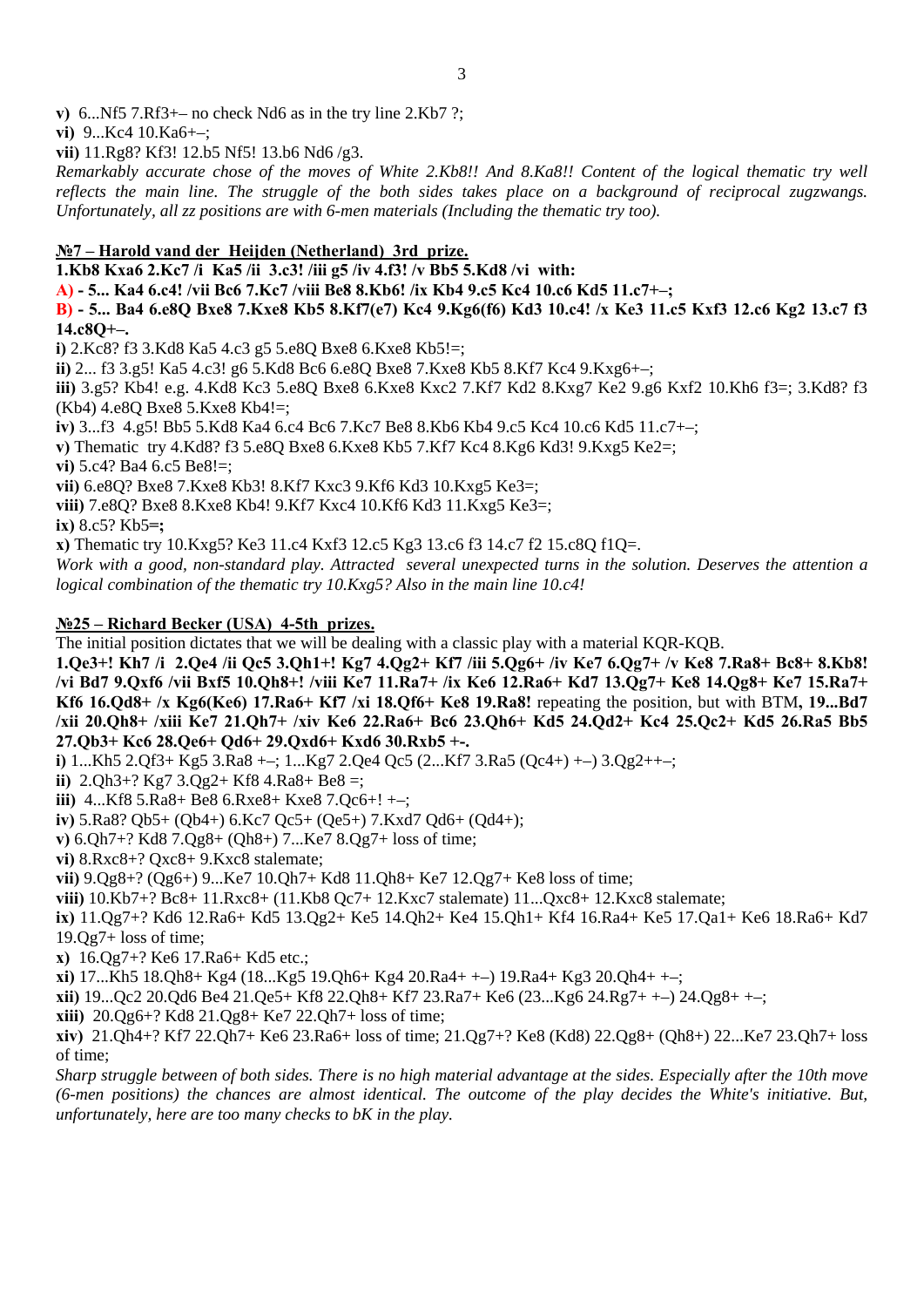

### **№26 – Martin Minski (Germany) 4-5th prizes.**

The advantage of the Black is obvious. However, White plays imaginatively and wins impressive.

**1.b4! Bxc1 /i 2.a7 Bg2 3.Rxc4+ Kh3! /ii 4.Rc3+! /iii Kh4 5.Rxc1 Rxb4 6.g7 Bd5+ /iv 7.Ka3 and with lines: A) - 7...Rg4 8.Rc4!!** pin **Rxc4 9.a8Q Bxa8 10.g8Q+–;** 

**B) - 7... Rb3+ 8.Ka4 Rg3 9.Rc4+! Kh3 10.Rc3!** pin **Rxc3 11.a8Q Bxa8 12.g8Q +-.** 

**i)** 1...Rb6 2.Bxg5+! (2.b5? Rxg6 3.a7 Bg2 4.Rxc4 Kh5 5.Rc5 Kh4 6.Bxg5+ Rxg5 7.Rc4+ Kh5 8.Rb4 Kg6=) Kxg5 3.a7! Ra6+ (3...Bg2? 4.g7 Rg6 5.b5+–) 4.Kb2 Kxg6 5.Rc6+! Rxc6 6.a8Q+–;

**ii)** 3...Kh5? 4.g7 Rg5 5.Rc5!+– (pin);

**iii)** Thematic try 4.Rxc1? Rxb4 5.g7 (5.Rc3+ Kh4 6.g7 Bd5+ 7.Ka3 Rb1!=) 5...Bd5+! (5...Rg4? 6.Rc3+! Kh4 (6...Kh2? 7.Rc2 (pin) 7...Rxg7 8.a8Q+–) 7.Rc4! (pin) 7...Rxc4 8.g8Q+–) 6.Ka3 Rg4! (6...Rb3+? 7.Ka4 Rg3 8.Rc3!+– (pin) 8...Rxc3 9.a8O Bxa8 10.g8O+-) 7.Rc4?! no pin 7...Rxg7=; 4.g7? Rg5!=;

**iv)** 6...Ra4+ 7.Kb3+–;

*A original realization of several echo position of the pining. Nice parade of the tactical idea!* 

### **№8 – Harold van der Heijden (Netherland) 6th prize.**

White has a solid material advantage, but Black threatens - a1Q+ and Rxb4. White has a unique opportunity to exchange the rook for the queen, whose appearance is inevitable.

**1.Bd3+ Kh8! /i 2.Rb1 axb1Q+ /ii 3.Bxb1 /iii Rf1+ /iv 4.Kb2! /v Rf6 /vi 5.Ka1! /vii Rb6 (or also 5… Kg7 6.Bd3! Rb6 7.Sd7 Rb4 8.Ka2 Kh6 9.Ka3 Rb7 10.Sc5+-) 6.Sd7 Ra6+ 7.Ba2 /viii Kg7 8.Kb1! /ix Ra7 9.Sc5 Kf6 10.Se4+ Ke5 11.Sc3 Rc7 /x 12.Kb2 Rc8 /xi 13.e3! /xii Rxc3 14.Kxc3 Ke4 15.Kd2 wins**.

**i)** 1… Kg8 2.Rb1 axb1Q+ 3.Bxb1 Rf1+ 4.Kb2 Rf6 5.Ba2+ with check, and wins easily. 1...Kh6 (Kg7) 2.Rb6+ (Rb7+) Kg5 3.Ra6 (Ra7) win ;

**ii)** 2… Rf1+ 3.Kb2 axb1Q+ 4.Bxb1 wins;

**iii)** 3.Kxb1? Rb4+ 4.Kc2 Rxb8 draws. The resulting of 6-men ending at first sight looks like an easy win. But White must be very careful not to lose a piece or the e-pawn.

**iv)** 3… Kg7 4.Bd3; Rb4 4.Sa6; Rc4+ 4.Bc2! (Kd2? Rb4;) Rc8 5.Sd7 win;

**v)** Curious is 4.Kc2? Re1! Black wins the e-pawn because the impossible Bd3 ;

**vi)** 4… Re1 5.Bd3 consolidates. The next move threatens Rb6+.;

**vii)** Again White loses his pawn after the (apparently logical) move 5.Sd7? Rd6! 6.Se5 Rd2+. If 5.Kc3 Rb6 and White loses a piece. More difficult to refute is the Thematic try: 5.Kc1? Rb6! 6.Sd7 Rc6+! 7.Bc2 (7.Kb2 Rd6; 7.Kd2 Rd6+) Kg7! and now 8.e4 Kh6 9.Se5 Rc7 10.Kd2 Kg5 11.Sd3 Rc4! 12.e5 Kf5, 8.Se5 Re6, or 8.Kb2 Rc7! 9.Se5 Re7!, or here 9.Bf5 Kf7 10.e4 Ke7 11.Se5 Rc5 12.Sd3 Rxf5 13.exf5 Kf6 draws. ;

**viii)** 7.Kb2? Rd6 8.Bf5 Rd2+ draws;

**ix)** 8.Kb2? Rd6! 9.Sc5 Rd2+ and again the e-pawn is gone;

**x)** Now the bK cannot penetrate: Kd4 12.Sb5+, also Kf4 12.Kc2 Ke3 13.Bc4 Rc7 and Black would draw this if not for 14.Sd5+ winning the bR. ;

**xi)** Still the bK cannot penetrate: Kd4 13.Sb5+, or Kf4 13.Sd5+ wins;

**xii)** 13.e4? Rxc3 14.Kxc3 Kxe4, or 13.Bb3? Kd4 14.Sd1 Re8 draws.

*The non-obvious moves of the wK are the highlight of this study: b2-a1-b1. Also, 13.e3! The echo forks too are, nice.*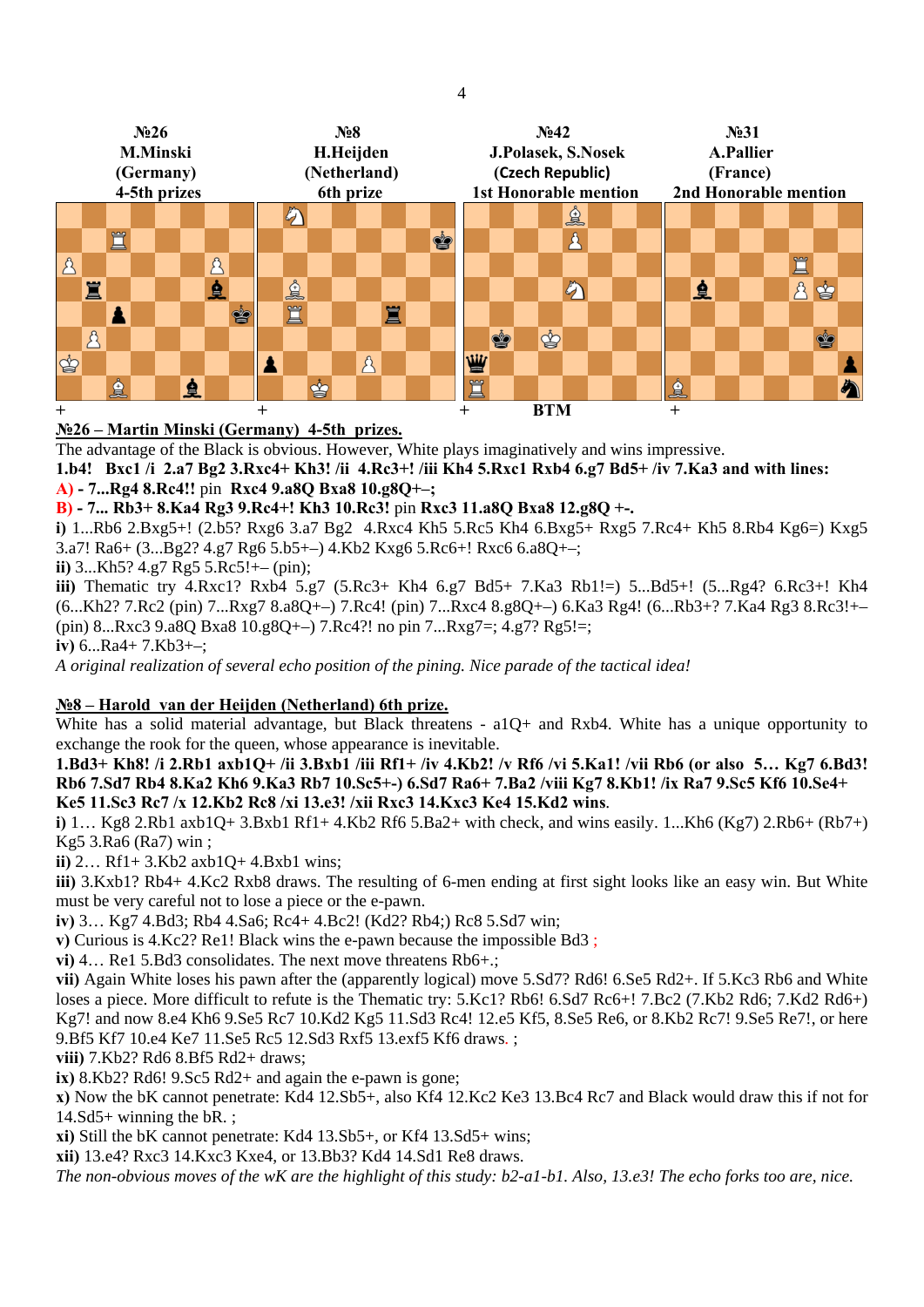Black can not prevent the 'birth' of the white queen. On the other hand, Black can immediately destroy the rook on a1, but it can not prevent the White's plan. Black holds quite an interesting plan.

#### **1...Qc2+! /i 2.Kd4! /ii Qd2+! 3.Nd3! /iii Qc3+ 4.Ke3! /iv Qxa1 5.Ba4+!! /v Kc4 /vi 6.Bb5+! /vii Kxb5 7.e8Q+ Kb6 8.Qb8+ Kc6 9.Ne5++–.**

**i)** 1...Qxa1 2.Bf7+ Kb4 3.e8Q+–;

**ii)** 2.Ke3? Qc5+ 3.Ke4 Qxe7=;

**iii)** 3.Kc5? Qb4+ 4.Kd5 Qxe7=;

**iv)** 4.Ke4? Qxa1 (Qc4)=;

**v)** Thematic try 5.Bf7+? and BTM, black draws: 5...Ka3! 6.e8Q Qd4+! 7.Ke2 (7.Kxd4 =) 7...Qg4+ 8.Ke3 Qd4+ 9.Ke2 (9.Kd2 Qc3+) 9...Qg4+! 10.Kd2 Qd1+! 11.Ke3 Qd2+ 12.Ke4 (12.Kd4 Qc3+!=) 12...Qe3+ 13.Kxe3 stalemate; 5.Bg6?  $Qg1+-+$ ;

**vi)** 5...Qxa4 6.Nc5++–; 5...Kc3 6.e8Q Qg1+ (6...Qxa4 7.Qe5++–) 7.Nf2 Qe1+ 8.Kf3 Qxe8 9.Bxe8+–; 5...Kxa4 6.e8Q+ Kb3 7.Qb5+ Kc2 8.Qc4+ Qc3 9.Qa2+ Kd1 10.Qe2#;

**vii)** 6.e8Q? Qd4+=.

*Impressive White move 5.Ba4!! And play in the thematic try with the model stalemate to bK.* 

### **№31 – Alain Pallier (France) 2nd HM.**

The White's task is to change his bishop for a dangerous pawn h2. As can see it's not difficult 'work'. **1.Be5+ /i Kg2 2.Bxh2 Kxh2 3.Re6! /ii Bc4 4.Rc6 Bf7 5.Rc7 /iii Bb3 /iv 6.Rc3 /v Bf7 /vi 7.Kf4 Nf2 8.Kf3! /vii Nh1 9.Rc2++–** 

**i)** 1.Rb6? Kh3! 2.Rxb5 Ng3 3.Rb1 Nxf5=; 1.Rh6? Kg2 2.f6 Bc4 (e8)=;

**ii)** Thematic Try: 3.Rb6? Be8! (Not 3...Bc4? 4.Rc6 Bf7 5.Rc7 similar to the main line) 4.Re6 (4.Rb8 Bf7 5.Rf8 Bb3! 6.Rb8 Bf7 7.Rb7 Bg8! 8.Rg7 Bb3 positional draw) 4...Bf7! 5.Re7 Bg8! 6.Re8 Bf7 7.Re7 Bg8 positional draw;

Another Try: 3.Rh6+? Kg2! 4.f6 Bc4!= (and not 4...Be8? 5.Rh7 Ng3 6.Re7! Bh5 7.Kh4 Bg6 8.Rd7 Be8 9.Rg7+–) ;

**iii)** 5.Kf4? Nf2! 6.Rc2 Kg1=; 5.Rf6? Bb3! 6.Rb6 Bf7 7.Rb7 Bg8=;

**iv)** 5...Bg8 6.Kf4 Nf2 7.Rd7! the knight cannot escape 7...Bc4 8.Kf3 Nd3 9.Rd4 Bb5 10.Rh4+ Kg1 11.Kg3 Nf2 12.f6 Be8 13.Rf4 Nh1+ 14.Kf3 Nf2 15.f7 Bxf7 16.Rxf7+–;

**v)** 6.Kf4? Nf2! 7.Rc3 Bd5! (7...Bf7? 8.Kf3+–) 8.Rc2 Kg1 9.Rd2 Bf7!= (9...Bc4? 10.Rd4+–) ;

**vi)** 6...Bd5 7.Rd3! (7.Rc5? Bb3 8.Rc3 is just a loss time) 7...Bc4 8.Rd4!+– e.g. 8...Bf7 9.Kf4 Nf2 10.Kf3 Kg1 11.Rd7 Bh5+ 12.Kf4 Kg2 13.Rg7+ Kf1 14.f6+–;

**vii)** 8.Rc2? Kg1=.

*Here, after two simple moves appears to 6- men position. In the both lines are well-known attacks on each other of the pieces B-R. However, the play enriches the thematic tries.* 

| N <sub>239</sub><br>A.Sochnev<br>(Russia)<br>3rd Honorable mention |  |   |   |   |  |  | N <sub>2</sub> 18<br>A.Pallier<br>(France)<br>Sp. Honorable mention |  |  |   |  |  |   |   | N <sub>2</sub> 14<br>V.Kalashnikov<br>(Russia)<br>Sp. Honorable mention |  |  |  |               |  |  |   | N <sub>2</sub> 10<br>D. Perone<br>(Argentina)<br>Sp. Honorable mention |  |  |   |   |   |  |   |
|--------------------------------------------------------------------|--|---|---|---|--|--|---------------------------------------------------------------------|--|--|---|--|--|---|---|-------------------------------------------------------------------------|--|--|--|---------------|--|--|---|------------------------------------------------------------------------|--|--|---|---|---|--|---|
|                                                                    |  |   | ≌ |   |  |  |                                                                     |  |  | 요 |  |  |   |   |                                                                         |  |  |  |               |  |  |   |                                                                        |  |  |   |   | ⋿ |  |   |
|                                                                    |  |   |   |   |  |  |                                                                     |  |  |   |  |  |   |   |                                                                         |  |  |  |               |  |  |   |                                                                        |  |  | 罝 |   |   |  |   |
|                                                                    |  |   |   |   |  |  |                                                                     |  |  |   |  |  | 罝 |   | ♔                                                                       |  |  |  |               |  |  |   |                                                                        |  |  |   | Ë |   |  |   |
|                                                                    |  |   |   |   |  |  |                                                                     |  |  |   |  |  |   |   |                                                                         |  |  |  |               |  |  |   |                                                                        |  |  |   |   |   |  | ♔ |
|                                                                    |  | Å |   |   |  |  |                                                                     |  |  |   |  |  |   | ⊜ | 9                                                                       |  |  |  | $\mathcal{L}$ |  |  |   |                                                                        |  |  |   |   |   |  |   |
|                                                                    |  |   |   |   |  |  |                                                                     |  |  |   |  |  |   |   |                                                                         |  |  |  |               |  |  | 业 |                                                                        |  |  |   |   |   |  |   |
| $\mathbb{Z}$                                                       |  |   |   | ė |  |  |                                                                     |  |  |   |  |  |   |   |                                                                         |  |  |  |               |  |  | ė |                                                                        |  |  |   |   |   |  |   |
|                                                                    |  |   |   |   |  |  |                                                                     |  |  |   |  |  |   |   | €                                                                       |  |  |  |               |  |  |   |                                                                        |  |  |   |   |   |  |   |
| $^{+}$                                                             |  |   |   |   |  |  |                                                                     |  |  |   |  |  |   |   |                                                                         |  |  |  |               |  |  |   | $^+$                                                                   |  |  |   |   |   |  |   |

**№39 – Aleksei Sochnev (Russia) 3rd HM.**

On the board equal material, but White has the danger pawn on g7. White will well use it for a win. **1.Nc3+ /i Kd3 2.Nd5 Kxc4 3.Ne7 Nf6 4.Nf5 Kd3 5.Ke7 Ng8+ 6.Kf8! /ii c4 7.Kxg8 c3 8.Ne3 Kxe3 9.Kh7!! /iii c2 10.g8Q c1Q 11.Qg5++–.**

**i)** 1.Nc1+? Ke3 2.Nb3 Kd3 3.Nxc5+ Kxc4 4.Ne4 f5 5.Ng5 f4 6.Ke8 Kd3 7.Kf7 Nh6+ 8.Kg6 Ng8=;

**ii)** 6.Kxf7? c4 7.Kxg8 c3 8.Ne3 Kxe3 9.Kh7 c2=;

**iii)** 9.Kxf7? c2 10.g8Q Kd2=; 9.Kf8? c2 10.g8Q f5 11.Qc4 Kd2 12.Qd4+ Kc1 13.Ke7 f4=.

*Of course the main point is the nice move 9.Kh7!!*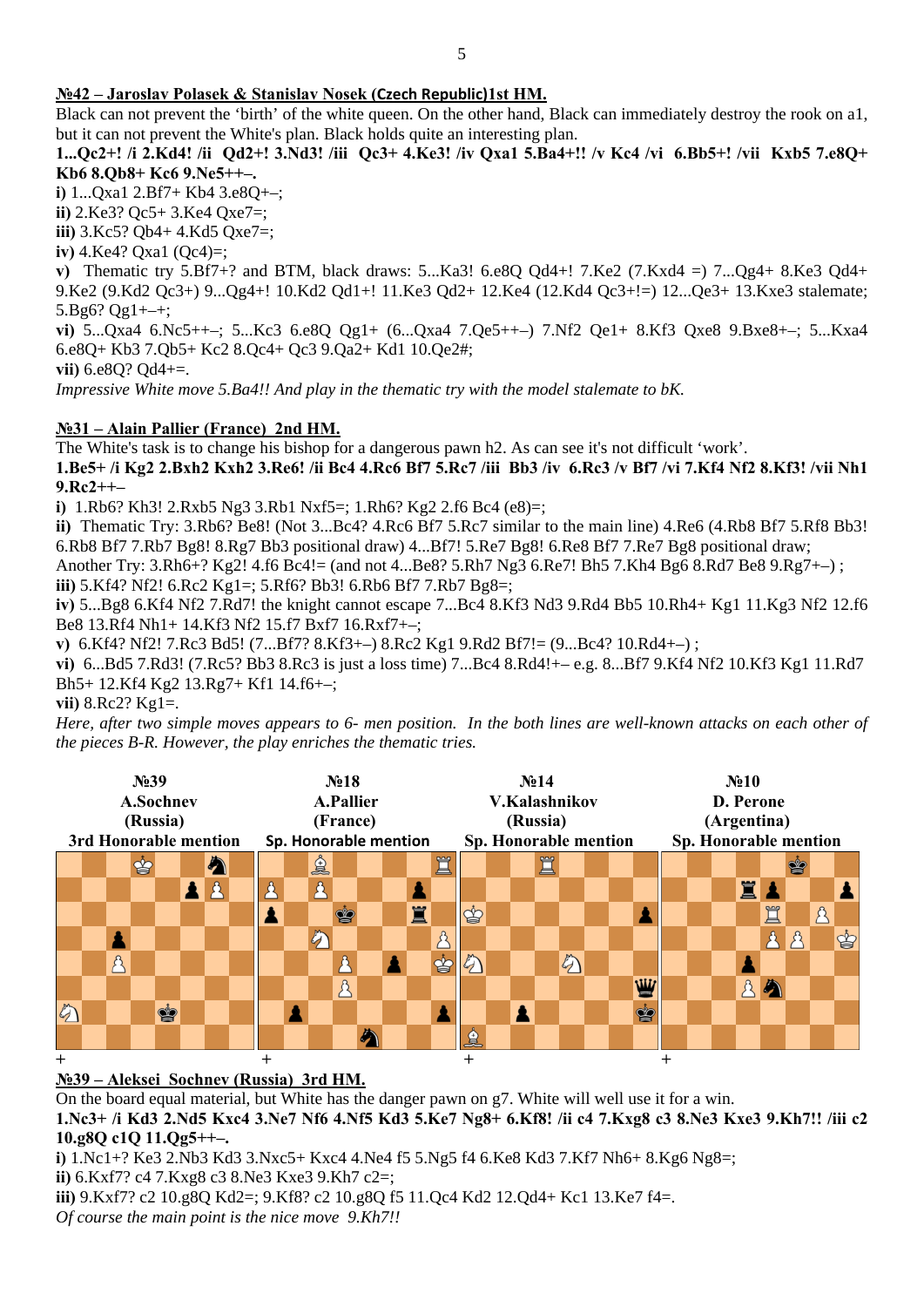#### **№18 – Alain Pallier (France) Sp. HM.**

**1.Bb7 /i Ng2+ /ii 2.Bxg2 Rxg2 3.c8N+! Kc7 4.a8N+! Kc6 5.Na7+ /iii Kd6 6.Rd8+ Ke7 7.Nc6+ Kf7 8.Ne5+ Kf6 /iv 9.Rf8+! Ke7 10.Rf7+ Ke8 11.Nc7+ Kd8 12.Nb7+ /v Kc8 13.Nd6+ Kb8 14.Nc6# /vi** 

**i)** 1.Rd8+? Kxc7 2.Rd7+ Kb6 3.Rb7+ (or 3...Kc6 4.Bd7 Kd5=) Ka5 4.Nb3+ Ka4 5.Nc5+ Ka5=; 1.hxg6? h1Q+ 2.Bh3 Nf3+ (2...b1Q? 3.c8Q Nf3+ 4.Kh5 Qxh3+ 5.Qxh3) 3.Kg4 Nh2+=;

**ii)** 1...b1Q 2.hxg6 Nf3+ 3.Kg4 Qg1+ 4.Kxf3+-;

**iii)** 5.Ne7+? Kd6 6.Nf5+ Kc6 7.Ne7+ Kd6=;

**iv)** 8...Ke7 9.Rd7+ Kf8 10.Ne6+ Kg8 11.Rd8+ Kh7 12.Nf8+ Kg8 13.Nfg6+ Kh7 14.Rh8#

**v)** 12.N5e6+? Kc8 13.Rf8+ Kb7 14.Nc5+ Kxc7=; 12.Nc6+? Kc8 13.Ne7+ Kb8 (13...Kxc7? 14.Nd5+ Kb8 15.Rb7+ Kc8 16.Rc7+ Kd8 17.Ne6+ Ke8 18.Re7#) 14.N7xa6+ Ka8=;

**vi)** 14.Nxa6+? Ka8 15.Nc7+ Kb8 16.Nc6# is a loos time;

*Few fresh moments of the known 'coronations' to the knights. Here reduces the impression many unnecessary material.* 

#### **№14 – Valery Kalashnikov (Russia) Sp. HM.**

**1.Rd2+ Kg1 2.Bd4+ Kf1 3.Rf2+ Ke1 4.Bc3+ Qxc3 5.Naxc3 c1Q 6.Ra2! /i h5 7.Kb5! /ii h4 8.Kc4 Kf1 /iii 9.Nd2+ Kg1! /iv 10.Nf3+ /v Kf1 11.Kd3 Qh6 12.Ne4 Qb6 13.Ned2+ Kg2 14.Nc4+ Qf2 15.Rxf2+ Kxf2 16.Ncd2! h3 /vi 17.Nh2 Kg3! 18.Ke3! Kxh2 /vii 19.Kf2 Kh1 20.Nf1 h2 21.Ng3#**

**i)** 6.Re2+? Kf1 7.Rf2+ Ke1 8.Re2+ Kf1 9.Nd2+ Kg1 10.Nf3+ Kf1 11.Nh2+ Kg1 12.Nf3+ Kf1= position draw; **ii)** 7.Ka5? h4 8.Kb4 h3 9.Kb3 h2 10.Rxh2 Qf4!=;

**iii)** 8...h3 9.Kd3 h2 10.Ng3+–;

**iv)** 9...Kg2 10.Nb3++–;

**v)** 10.Kd3? Kh1! 11.Nf3 Qf4=;

**vi)** 16...Kg3 17.Ke4! ;

**vii)** 18...Kh4 19.Kf4!+–.

*The realization of the well-known mate with the bitter struggle.* 

#### **№10 – Daniel Perone (Argentina) Sp. HM.**

**1.gxh7 Kg7 2.Rxe7+ Rxe7 3.f6+ Kxh7 4.fxe7 Nd5 /i 5.e8B! /ii Nf4+ /iii 6.Kg5! Nxd3 /iv 7.Bg6++– i)** 4...Nf5 5.e8N!+– e. g. (5.e8Q? Ng7+=) 5...Kg8 6.Kg5 /g6+–; **ii)** Try I: 5.e8N? Nf4+! 6.Kg5 Nxd3=; Try II: 5.e8Q? Nf6+ 6.exf6 Stalemate. **iii)** 5...Kg7 e.g. 6.Kg5 Bb5+–; **iv)** 6...Ne6+ 7.Kf6 /g4+–.

*Is realized not bad variation of the known idea (for example: P.Rossi, M.Campioli, 2005; A.Foguelman, 1998.etc. But they were incorrect).* 



**№13 – Valery Kalashnikov & Mikhail Zinar (Russia – Ukraine) Sp. HM.**

**1.Kf2 Kh3 2.Kg1 f4! 3.c4 h6! 4.c5 h5 5.c6 h4 6.c7! /i b6 7.c8R! /ii e5 8.Rc5 bxc5 9.b6 c4 10.b7 c3 11.b8Q c2 12.Qc8#** 

**i)** 6.cxb7? e5 7.b6 stalemate. **ii)** 7.c8Q Stalemate. *Not so fresh moments in the known idea.*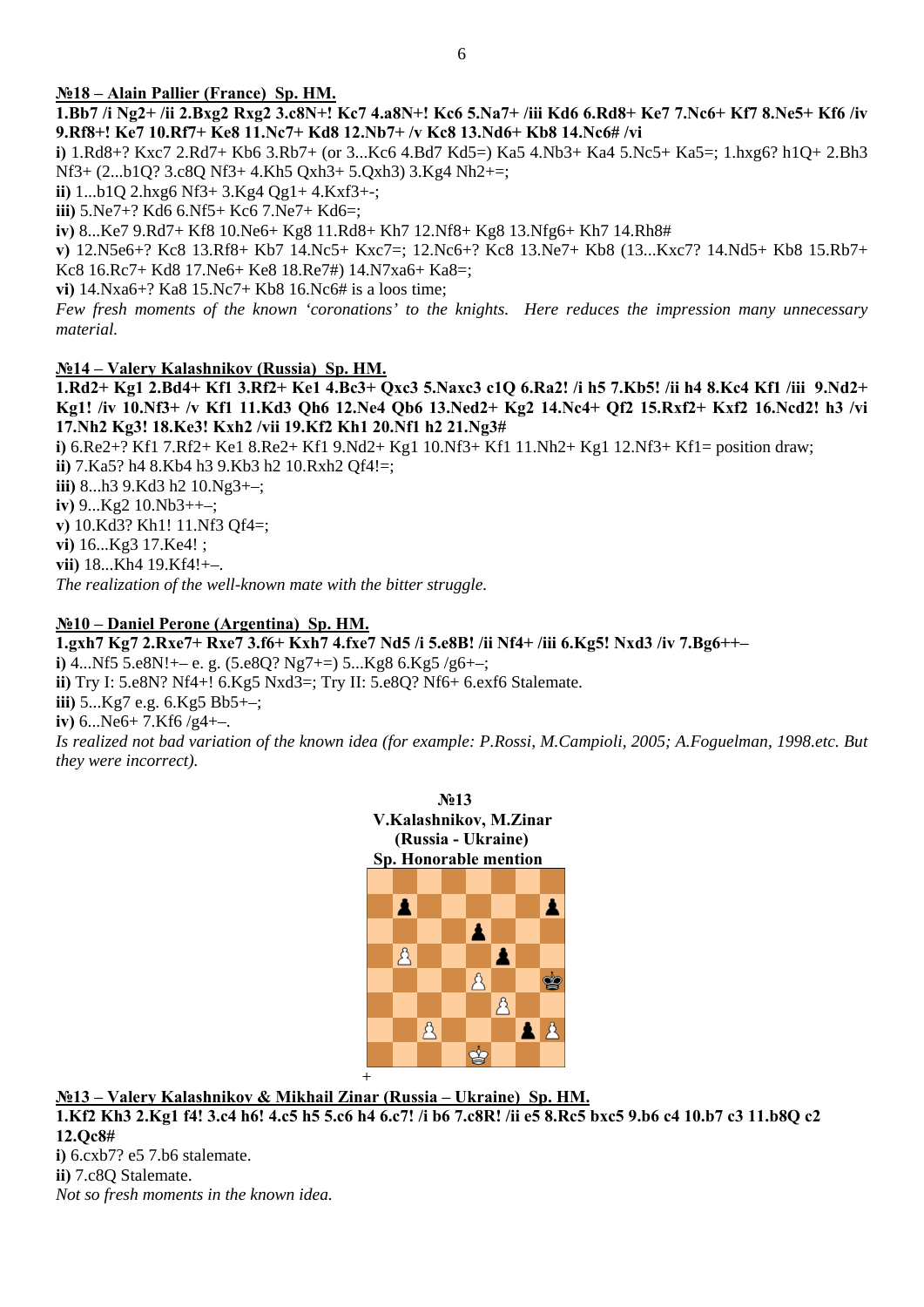#### **№41 №33 №20 №34 J.Polasek, M.Hlinka S.Didukh M.Hlinka L.González (Czech Rep‐Slovakia) (Ukraine) (Slovakia) (Spain) 1st prize 2nd prize 3-4th prizes 3-4th prizes**  罝 ġ 鱼  $\mathcal{D}$ ė 買 82 Â  $\mathbf{A}$   $\mathbf{A}$ 罝 Δ 勾 ♔  $\Delta$ Å A の А Ý W 罝 ≜ Δ A Ë Å A ė ♔ Å 圖 Δ Δ Å 幽皇 A А ♔ Ë ஜ் **= = = =**

# *D R A W S T U D I E S*

### **№41 – Jaroslav Polasek & Michael Hlinka ((Czech Republic‐Slovakia) 1st prize.**

Not immediately obvious the unsuitability´s of the destruction of the black rook on c8. This action provides the Black's quick win.**/i** 

**1.gxh7+! Rxh7 2.Rg5+ Kf8 3.Rf5+ Ke8,** again, White can not capture the black rook on c8**/ii 4.Re5+! Kd8 5.Rxh7**  Now the White has chance for the perpetual check **-** Rd5+ etc**.** However, Black has good counterplay - **5...Ra8+! /iii 6.Kb5! / Rxa5+! /v 7.bxa5 Qxb3+ 8**.Ka6! Switchback of wK and Black has two main extensions of the play. The first of these lines gives the final with two nice stalemates. As you can see, very rich, artistic play in the second main line.

**A)** - **8...Bxd4! 9.Rd5+!! /vi Qxd5 10.Rd7+! Kxd7 stalemate (or also 10...Qxd7 stalemate) ;** 

**B) - 8... Qc4+! /vii 9.Rb5 Qe6+ /viii Rb6 Qe2+ 11.Kb7! /ix Qe4+ 12.Ka6! Qd3+ 13.Rb5! Bxd4 14.Rhb7! Qc3 (or also - 14... Qc4! /xi 15.Rc7!! Qxc7 16.Rb8+! Qxb8 stalemate, 14...Be5 15.Ka7! Qd4+ 16.Ka8 draws) 15.Rb8+ Kd7 16.R5b7+ Ke6 17.Rb6+ Ke5 18.Re8+ Kf4 19.Rf8+ Ke4 20.Re8+ Kf3 21.Rf8+ Ke2 22.Re8+ Kd3 23.Re3+ (b3) Bxe3 24.Rb3 Qxb3 stalemate.** 

**i)** 1.Rxc8+? Kg7 2.Rxh8 (2.Rf7+ Kxg6 3.Rxh8 Kxf7–+) 2...Kxh8–+;

**ii)** 4.Rxc8+? Kd7! 5.Rfc5 Re7–+;

**iii)** 5...Bxd4? 6.Rd5+ Ke8 7.Rxd4 Qc2 (7...Qe2+ 8.Kb7 (possible 8.Rc4 Qe6 etc) Qe5 9.Kxc8 Qxd4 10.a6 Qxb4 11.a7=) 8.Rh8+ Ke7 9.Rxc8 Qxc8+ 10.Ka7=; 5...Qxb3 6.Rh8+ Kd7 7.Rh7+ Kd6 8.Rh6+ Kc7 9.Rh7+=; 5...Rc6+ 6.Kb7 Bxd4 (6...Qxb3 7.Rh8+ Kd7 8.Rh7+ Kd6 9.Rh6+ Kd7 10.Rh7+=) 7.Rd5+ Ke8 8.Kxc6 Qc2+ 9.Kb5 Qxh7 10.Rxd4=;

**iv) iv** 6.Kb7? Ra7+! 7.Kxa7 Bxd4+–+;

**v)** 6...Bxd4 7.Rd5+ Ke8 8.Rxd4 Rb8+ 9.Ka6! Qe2+ 10.Ka7 Rb5 e.g. 11.Rh8+ Ke7 12.Rdh4 Qe3+ 13.Ka6=;

**vi)** 9.Re8+? Kxe8 10.Re7+ Kf8!–+;

**vii)** 8...Qd3+ 9.Rb5 (with the main changes after 12.. .Qd3+ 13.Rb5) 9...Bxd4 10.Rhb7 as after 14.Rhb7!; 8...Qg8 9.Rb7 (Ra7, Reh5) 9...Qc4+ 10.Reb5 Bxd4 11.Rc7!=;

**viii)** 9...Bxd4 10.Rc7!! (with the main changes after 15.Rc7!!;

**ix)** 11.Rb5?! Bxd4 12.Rc7 (12.Rhb7 Qe6+ 13.R5b6 Qc4+ e.g 14.Rb5 Qc6+–+) 12...Qe4! 13.Rbb7 Qd3+! 14.Rb5 Be5!–+ Position A;

**x)** 14.Rc7? Be5!–+ Position A;

**xi)** 14...Qe2 15.Rb8+! (15.Rc7? Qf3 16.Rbb7 Qd3+ 17.Rb5 Be5–+ Position A) 15...Kd7 16.R8b7+ Kd6 17.Rc7! e.g 17...Qd3 18.Rc6+ draws(or also 18.Rc8 Qf1 19.Rc6+ draws) ; similar play after - 14...Qf1 15.Rb8+! etc. or also 14...Qc3 15.Rb8+ Kd7 16.R5b7+ Ke6 (16...Kd6 17.Rd8+=) 17.Rb6+ Ke5 (17...Bxb6 18.axb6=) 18.Re8+ Kf4 19.Rf8+ Ke4 20.Re8+ Kf3 21.Rf8+ Ke2 22.Re8+ Kd3 23.Re3+ (b3) 23...Bxe3 24.Rb3 Qxb3 stalemate.

*The attracts wealth of the contents of this study. Here can see the refuse of the capture, nice stalemates, changes and other interesting tactical moments. A lot of unexpected turns in the play. Despite some difficult analytical support lines, study is a high class work!* 

*It should be noted that some lines of the author's text are not unique and are not shown here. Also, reduced abundance of exclamation points. But, these moments do not affect the quality of the study.* 

### **№33 – Sergiy Didukh (Ukraine) 2nd prize.**

For the White, there are two possibilities for the "birth" of the queen. There is no doubt that it is very difficult to give preference to any of them. This means that we should try each of these possibilities. One of them is a thematic try **/i**. As can be seen in the final of this try, wQ can not block attacks of the Black's queen, because it has no the desired position. For this reason, the White makes the corrected logical move.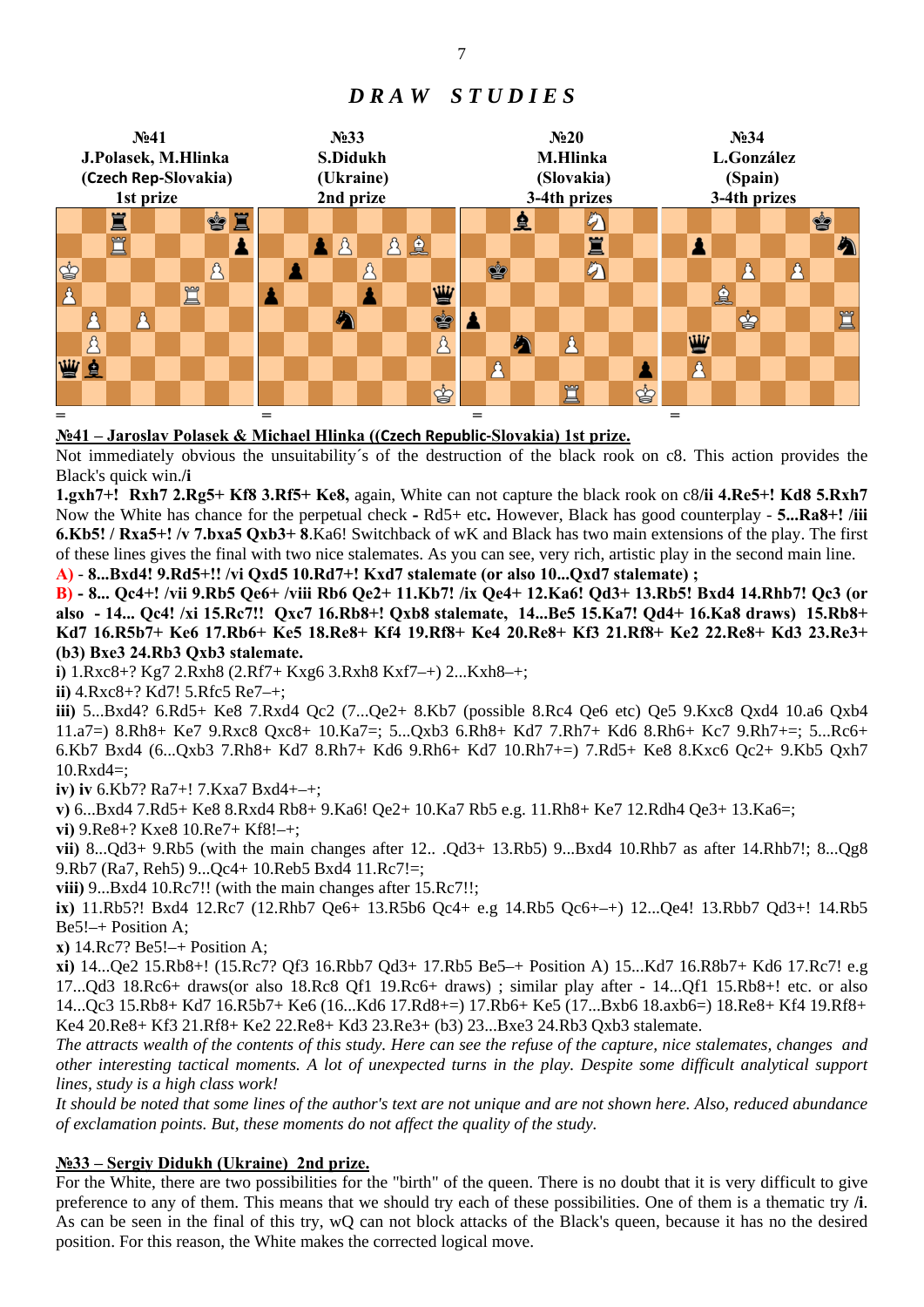#### **1.d8Q+! Kxh3 2.Qh8 Qxh8 3.Bxh8 Nxe6 4.Bxe5 c5! 5.Bc7 a4 /ii 6.Bxb6 a3 7.Bxc5 a2 8.Bg1! /iii with branches: A) - 8...a1Q 9.f8Q Nxf8 stalemate.; or 8...Kg3 9.Bh2+ Kf3 10.Be5 draw.**

**B)**  $-8...Kg4$  9.Bd4 Nxd4 10.f8O a1O+ 11.Kg2 Ob2+ 12.Of2!  $=$ . Compare with the end of the thematic try.

i) Thematic try 1.f8Q? Kxh3 2.Qh8 (2.Qa3+ Nf3 3.Bxe5 Qg4 with mate.) 2...Qxh8 3.Bxh8 Nxe6 4.Bxe5 c5! (4...a4? 5.Bxc7 a3 6.Kg1! a2 7.Be5=) 5.Bc7 a4 6.Bxb6 a3 7.Bxc5 (7.Ba5 Kg3 8.Bc3 Kf3-+) 7...a2 8.Bg1! Kg4! (8...a1Q? 9.d8Q Nxd8 stalemate.) 9.Bd4 Nxd4 10.d8Q a1Q+ 11.Kg2 Qb2+ win.

**ii)** 5...b5 6.Bxa5=;

iii) 8.f8Q? Nxf8! 9.Bd4 Kg3 (g4) 10.Kg1 Kf3 (f4) 11.Kf1 Ke4 12.Ba1 Kd3 13.Ke1 Kc2 14.Ke2 Ne6 win. Nice study with the interesting content. Of course, the technical weakness is 5 captures in the first 4 moves. But can *"close eyes", because here you have clear realization of the logical idea.*

#### **№20 – Michael Hlinka (Slovakia) 3-4th prizes.**

The initial position is strained by the fact that some of pieces of the both sides are under attack. White prefers to protect his night on f6, because the capture on c3 will be easy win for Black. And then, White has not quite standard plan for a draw.

**3! Bxe4** /**vi 8.Rxb2+! Rxb2 stalemate**; **A)** - **6...b2! 7.Nf 1.N8h7! /i Ne4! /ii 2.Nxe4 Bb7 /iii 3.Nhg5 Rf2 4.Ra1! Kb5 5.b3! /iv axb3 6.Rb1 /v with the main lines:** 

**B) – 6…Kc4! 7.Rxb3! Kxb3 8.Nf3! Rf1+ /vii 9.Kxh2 Rxf3 /viii 10.Nd2+=.** 

i) 1.Rf1? Rxf8 2.Nd5+ Nxd5 3.Rxf8 Bb7 4.e4 Nb4 5.Kxh2 Nd3 6.e5 Nxe5 7.Rf4 Bc6 8.Kg3 Nd3 9.Rh4 Kc5-+;

**II**) 1...Bf5 2.bxc3 Bxh7 3.Nxh7 Rxh7 4.e4=; 1...Bb7+ 2.Kxh2 Ne4 3.Rf1 Rc7 4.Kh3='

**III)** 2...Rxh7 3.Nc3 Ka5 4.Re2 Bb7+ 5.e4=;

**iv)** 5.Rc1? Rxb2 6.Rc5+ Kb4 7.Rc7 Bd5 8.Rd7 Rd2 9.Nf3 Rd3!–+;

**v**) 6.Ra3? Rb2 7.Rxb3+ Rxb3 8.Kxh2 Kc6 9.Nf7 Ba8-+;

**vi)** 7...Rxf3 8.Rxb2+ Kc6 9.Kxh2=; 7...Rc2 8.Nd4+=;

**vii**) 8...Bxe4 stalemate; 8...Rc2 9.Nd4+=; 8...Rb2 9.Nc5+ Kc4 10.Nxb7=;

viii) 9...Bxe4 10.Nd2+=; 9...Kb4 eg. 10.Kg2 Rd1 11.Neg5 Kc4 12.Kg3 Kd3 13.Kf4 Rf1 14.e4 Ke2 15.e5=.

Here have a not obvious play of both sides. Interesting study with the nice stalemate and fork.

#### **№34 – Luis Miguel Gonzalez (Spain) 3-4th prizes.**

It is not difficult to understand - White should move d6-d7. It is also clear that wPd7 forces black queen to be on d7. After this, White is holding his main play.

5.Bd4! The White built a significant battery, 5...b6!zz /iv 6.b3! /v b5 /vi 7.b4 zz Nf6 /vii 8.Rf4 Qe7+ /viii 9.Kf5 **1.d7 /i Qd1+!** Another chance to win the wPd7 gives a quick draw, **/ii 2.Ke5! Qxd7 /iii 3.f7+! Qxf7 4.Rg4+ Kh8 Kg7 10.Kg5 Qd6 11.Bxf6+=;**

**i)** 1.Rg4+? Kf7 2.Rg7+ Kxf6–+; 1.f7+? Qxf7 2.Rg4+ Kh8–+;

 $\mathbf{i}$  $\mathbf{i}$ )  $1...Qxb2+2.Ke3!$   $Qc3+3.Ke2$   $Qc2+4.Ke1!$   $Qc3+5.Ke2$   $Qe5+6.Kd2$   $(d1)$   $6...Qxf6$   $7.Rd4=7$ ;

iii) 2...Nxf6 3.Kxf6 Qxd7 4.Rd4 Qf7+ 5.Kg5 Qc7 6.Rd5! Qg7+ 7.Kf5! Qxb2 8.Re5! Qb1+ 9.Kg5 (f6)=;

iv) Faster zz position comes after the move  $-5...b5$  6.b4 zz; 5...Nf8 6.Kd6+ (e4) 6...Kh7 7.Rg7+ Qxg7 8.Bxg7=;

v) Thematic try 6.Bc3? b5! 7.Bd4 b4 8.b3 Qxb3 (Nf6) 9.Kf5+ Nf6 10.Bxf6+ Kh7-+; 6.Kd6+? Nf6 7.Rf4 Qd7+-+; 6.b4? b5! $-+$  zz:

13.Kf4! b5 14.Re4 Qh3 15.Be7+ (Bg5)=; 6...Nf6 7.Rf4 b5 8.Rxf6=; 6...Qf3 7.Ke6+ Nf6 8.Bxf6+ Kh7 9.Rh4+! Kg6 **vi)** 6...Qxb3 7.Kf5+ (Ke4) 7...Nf6 8.Bxf6+ (Kf6) 8...Kh7 9.Rh4+ Kg8 10.Rh8+ Kf7 11.Rh7+ Ke8 12.Re7+ Kf8 10.Be7! Qxb3+ 11.Kd7! Qd5+ 12.Bd6 (Kc7)=;

**vii)** 7...Nf8 8.Kd6+ (e4) 8...Kh7 9.Rg7+ Qxg7 10.Bxg7=; 7...Qf3 8.Ke6+ Nf6 9.Bxf6+ Kh7 10.Rd4=; **viii)** 8...Kh7 9.Rxf6 Qe7+ 10.Kd5=;

Interesting reciprocal zugzwangs in the thematic try and the main line (at the 7 man positions!). White effectively use *his battery K-B.*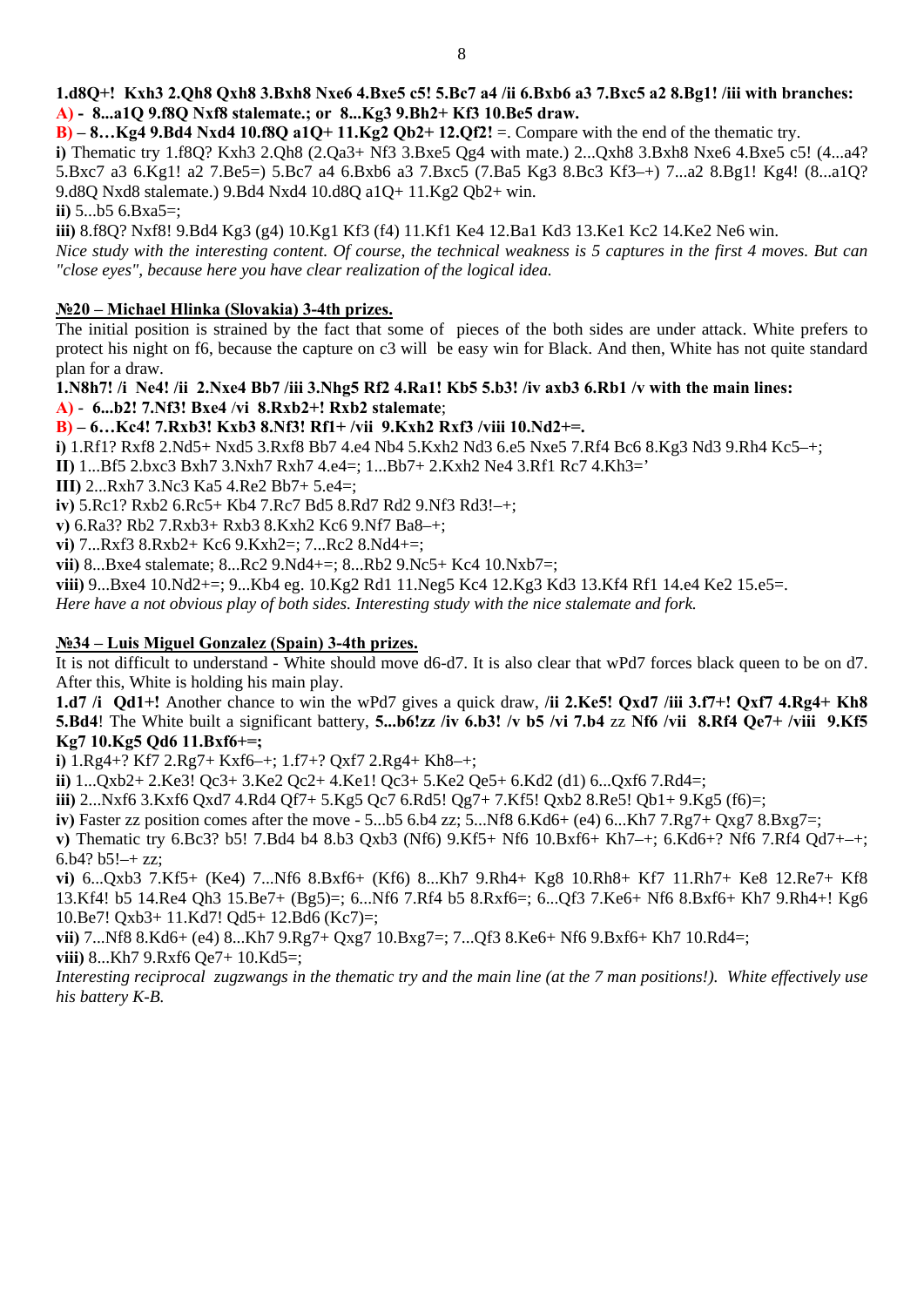

### **№27 – Ilham Aliev & Mistratdin Iskanderov (Azerbaijan) 5th prize.**

The main intrigue in the initial setting is the choice of the first move. At first glance, it is necessary to move wRg5 with check. However, this is just the thematic try! **/i**

**1.Rhg5+! Ng4+! 2.Rxg4+ Bxg4 3.Ra5 Be6 4.c4! /ii Bxc4 5.Kd4!** Reti manoeuvre **/iii Bf7! /iv 6.Kc3 h3 7.Kb2 h2 8.Rc5! /v h1Q 9.Rc1+=.** 

**i)** Thematic try 1.Rbg5+? Ng4+ 2.Rxg4+ Bxg4 3.Ra5 and main line, but but 1...Bg4! 2.Ra5 Bxh5–+; 1.Ra5? Nxh5 2.Rxa2 h3–+;

**ii)** 4.Kd3? Bb3! 5.c4 h3 6.Kc3 h2–+;

**iii)** 5.Kd2? h3 6.Kc3 h2–+;

**iv**) 5...Be6 6.Kc3 h3 7.Kb2 h2 8.Rh5=; 5...h3? 6.Kxc4 h2 7.Rxa2 h1Q 8.Ra1++-;

**v**) 8.Re5? Kf2-+; 8.Rg5+? Kf2!-+ (not 8...Kf1? 9.Rc5 a1Q+ 10.Kxa1=);

The play leaves a good impression. It is impossible not to notice the interesting moves 1.Rhg5! and 5.Kd4!

#### **№29 – Marco Campioli (Italy) 6th prize.**

It is obvious that White is required to prevent the movement of pawn h3. This can be made by Be4, but the first move of Black.

successful for the White. /i Kxh4 3.Bf3 Kg3 4.Bh1 Kh2 /ii 5.Bf3 Kg1 6.Kb3! /iii h2 7.Kb4! /iv b6 8.Kc3 h1Q **1...d5! 2.Bh5+!** Now, White has only one reasonable chance for a delay the pawn. The second sacrifice is not **9.Bxh1 Kxh1 10.Kd2 /v Kg2 11.Ke2 Kg1 /vi 12.Ke1 c5 13.dxc5 bxc5 14.Ke2 /vii d4 /viii 15.Kf3 Kf1 16.Ke4 Ke2 17.b4 /ix c4 18.b5 with:** 

**.b7 d1Q 21.b8Q d3 /x 22.Qh2+=. B) - 18… cxd3 19.b6 20**  $\mathbf{i}$ ) 4...Kf2 5.Kb3 h2 6.Kb4 b6 7.Kc3 Kg1 8.Bf3= see the main line; **iii)** 6.Kb1? h2 7.Kc1 (Rc2) 7...h1Q 8.Bxh1 Kxh1 9.Kd1 (Rd2) 9...Kh2-+; 11...b5 12.b4=; **vi)** 11...Kg3 12.Ke3 b5 13.b4=; The main content in this work is an interesting Reti maneuver of white king: b3-b4-c3-d2. After exchange of bQ and wB the play turns into an ordinary pawn ending. **A) - 18... c3 19.b6 c2 20.b7 c1Q 21.b8Q Qe3+ 22.Kd5=; i)** 2.Bf5+? Kxh4–+ (2...Kxf5 3.Bg3=) ; **iv)** 7.Ka4? Kf2 8.Bh1 Ke3–+; **v)** 10.b4? Kg2 11.b5 cxb5 12.Kb4 Kf3 13.Kxb5 Ke3 14.Kxb6 Kxd3–+; **vii)** 14.b3? d4!–+; 14.d4? c4!–+; **viii)** 14...Kg2 15.Ke3 Kg3 16.b3 d4+ 17.Ke4=; **ix)** 17.b3? Kd2–+; **x)** 21...Qd3+ 22.Kd5!=;

### **№32 – Valery Vlasenko (Ukraine) 1st HM.**

Three black pieces under attack, but the move is on the Black side. Black, after some first moves saves Nc1 and Bg3. The main intrigue is the fact that White refuses to capture the knight on b7.

**1...a2+ 2.Ka1 Be1 /i 3.Rh7+!! /ii** and with branches:

**A) - 3...Kg2 4.Rxb7 Bxc3+ 5.Rb2 Kf3 /iii 6.d4 Bxd4 7.c3 Bxc3** stalemate.

**+ 7.Rb2 Kd2 8.d4 Bxd4 9.c3+ Kxc3! 10.Rxa2 Kb3+ 11.Kb1 B) - 3...Kg1 4.Rg7+! Kf1 5.Rf7+ Ke2 6.Rxb7! Bxc3 Nxa2** stalemate;

**i)** 2...Be5 3.Rh7+ (3.Rxb7? Bxc3+ 4.Rb2 Bd4 5.c3 Bxc3 6.d4 Nd3–+) 3...Kg2 4.d4=;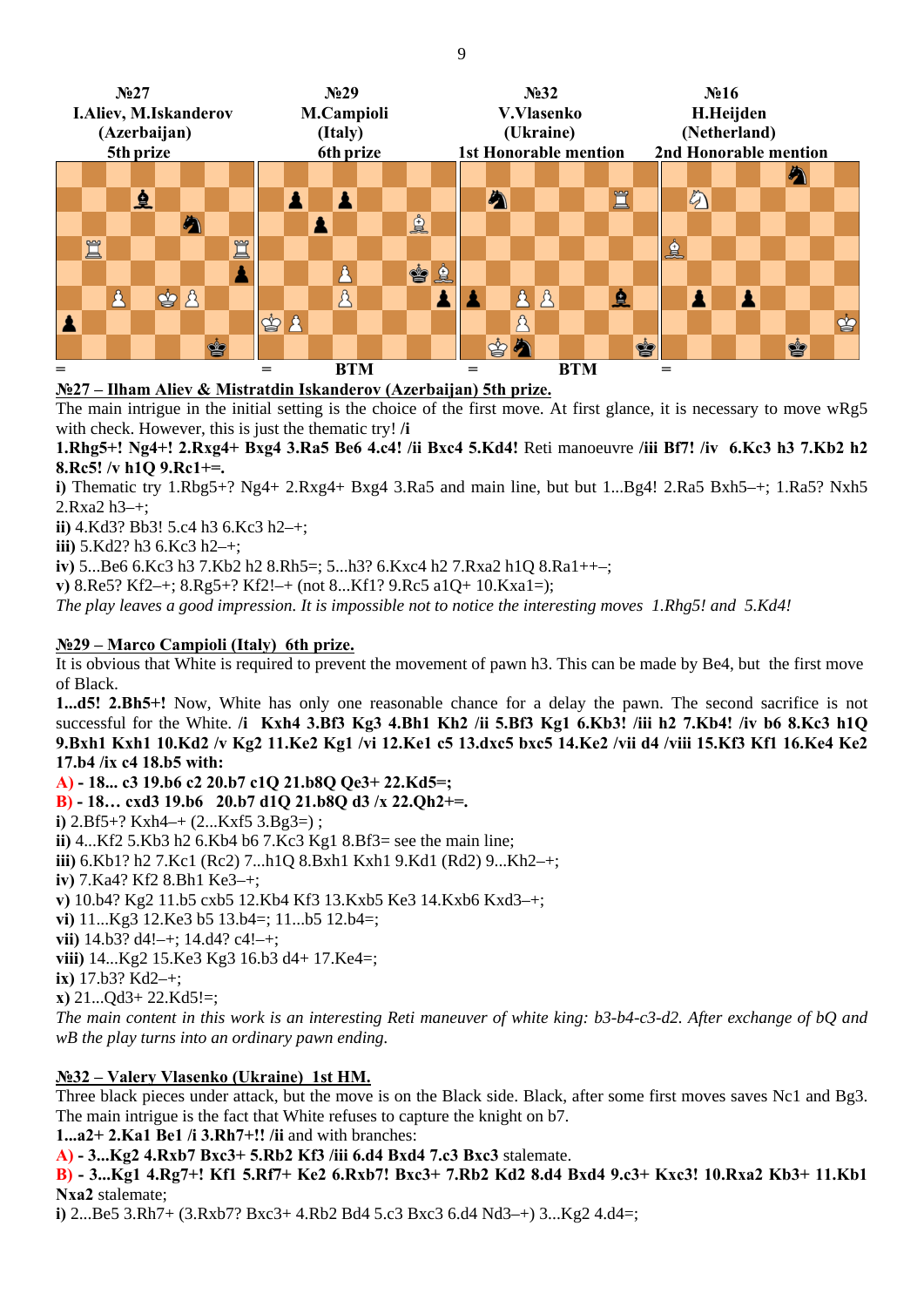**ii)** Thematic try 3.Rxb7? Bxc3+ 4.Rb2 Bd4! (not 4...Kg2? 5.d4 Bxd4 6.c3+=; 4...Kg1? 5.d4 Bxd4 6.c3 Bxc3 stalemate) 5.c3 Bxc3 6.d4 Kg1 (Nd3)-+; White refuses to capture on b7, because first he has to drive bK to the "right" area. A good logical idea! **iii)** 5...Bd4 6.c3+=.

#### **№16 – Harold van der Heijden (Netherland) 2nd HM.**

It is not difficult to understand main plan of the White. First four moves ends by exchange wN/bQ.

**1.Nd6 /i d2 2.Nc4 /ii d1Q 3.Ne3+ Ke2 4.Nxd1 Kxd1 5.Bc3 Kc2 6.Ba1! Kb1 7.Bh8!** only move. Otherwise Black wins an important tempo. **/iii 7...Ng6 8.Bg7 /iv Nf4 9.Kg1 with:** 

**A) - 9…Ne6 10.Bh8! Nc5 11.Kf2 Na4 12.Ke3 Kc2 13.Ba1! Nb2 14.Kd4 Kb1 15.Kc3 Kxa1 16.Kxb3=;** 

**b2 14.Kd4 Kb1 15.Kc3 Kxa1 16.Kxb3=. B)** - **9…Nd3 10.Kg2 Nb2 11.Kf3 Nd1 12.Ke4! /v Kc2 13.Ba1! N**

**i)** 1.Nc5? d2! 2.Bxd2 b2 3.Ne4 b1Q–+;

**ii)** 2.Bxd2? b2–+;

**iii)** 7.Bg7? Ne6 8.Be5 Nc5 (Kc2)–+;

iv) 8.Bf6? Nf4 9.Kg1 Nd5 10.Bd4 Kc2 11.Ba1 Ne3 (c3)-+;

**v**) 12.Ke2? Kc2 13.Ba1 Nb2 14.Ke3 Kb1-+.

Four bishop moves to a corner, including two corner-to-corner moves. As an extra we see another bishop move to a *corner in the second main line.* 



#### **№21 – Marco Campioli (Italy) 3rd HM.**

1...Kd8 /i 2.dxe7+ /ii Kxe7 3.Qe2 Re6 4.Qxe6+! /iii Kxe6 5.g5+! /iv f5 /vi 6.Bxf5+! /vii Kxf5 7.0–0+! /viii and with: **A) - 7...Kg4! 8.Ra1 Kg3 9.Kf1=;** 

#### **B) – 7…Kxg5 8.Ra1 Kf4 9.Kf2!=;**

**i)** 1...Rxd6 2.Kf2=;

ii) 2.Kf2? a1Q 3.dxe7+ Kxe7 4.Qe1+ Kf7 (4...Qxe1+ 5.Rxe1+ Re6 6.Rh1 Ra2+ 7.Kf3 Rea6 8.Ke4 R2a4+-+;

 $\text{iii)}$  4.Kf2 Rxe2+ 5.Kxe2 a1Q-+;

**iv)** 5.0–0? a1Q–+; 5.Kf2? a1Q 6.g5+ f5–+;

8.gxf6=; **vi)** 5...Ke5 6.Kf2 a1Q 7.Rxa1 Rxa1

**vii)** 6.0–0? a1Q 7.Bxf5+ Ke5!–+;

**viii**) 7...Ke4 8.Ra1 Kd3 9.Kf2 Kc2 10.Ke3 Kb2 11.Rxa2+!=;

Not so bad study, but an introductory play has not connection to with the final content. Castling would have a "cost" if *it occurred during the introduction.* 

### **c. HM. №28 – Lubos Kekely (Slovakia) Spe**

It is seen, the play will not be quiet. Some pieces attacked on both sides. It is obvious that the white rook must block bPa2. This gave to The Black chance redeploy his forces and then 'work' against the pawn h7.

**12.Ka4!** switchback **axb1Q /v 9.Rxb1** switchback **Nc4+ 10.Ka4** switchback /vi **Ra8+ 11.Kb4! Rb8+** switchback **1.Ra1 Nb1+ /i 2.Kb4! /ii Nd3+ 3.Ka4! /iii Nb2+ /iv 4.Kb4 Re8 5.h8Q! Rxh8 6.Be4+ Kf6 7.Bxb1 Rb8+ 8.Kxa3 Rxb1** stalemate

**i)** 1...Rh2 2.h8Q Nb1+ 3.Kb3 (b4) 3...Rxh8 4.Be4+ Kf6 5.Bxb1 axb1Q 6.Rxb1 Rh3+ 7.Kb4=;

3.Kxa2 Kxh7 4.Bg4 Nd2 5.Rh1+ Kg7 6.Rh3 Rxh3 7.Bxh3 Nbc4!–+; 2.Kd4? Rd2+ 3.Kc5 Kxh7–+; **ii)** 2.Kb3? Re3+ **iii)** 3.Kc4? Ne5+ 4.Kc5 Nd7+ 5.Kc6 Nb8+–+;

**iv)** 3...Nc5+ 4.Kb5 (b4) 4...Rb2+ 5.Kxc5 Kxh7 (Be4)=; 3...Re8 4.h8Q Rxh8 5.Be4+ Kf6 6.Bxd3=; **v)** 8...Nc4+ 9.Ka4 Rxb1 10.Rxa2=;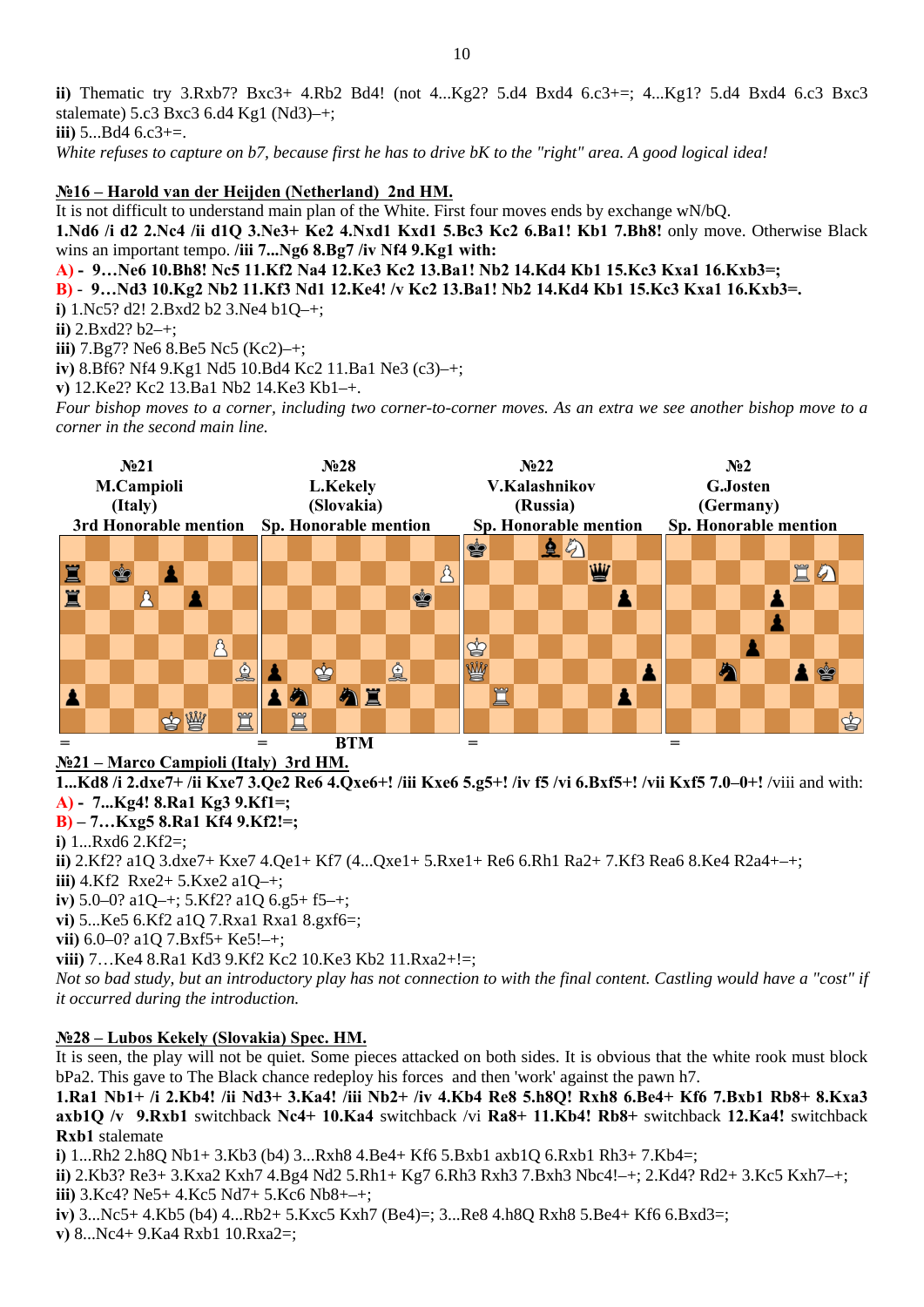### **№22 – Valery Kalashnikov (Russia) Spec. HM.**

**1.Nc7+! /i Bxc7 2.Kb5+ Ba5 3.Qxa5+ Qa7 4.Qd8+! Qb8+ 5.Qxb8+ Kxb8 6.Kc6+ Ka7 7.Ra2+! /ii Kb8 8.Rb2+**  Kc8 9.Ra2 Kd8 10.Kd6 Ke8 11.Ke6 Kf8 12.Kf6 Kg8 13.Ra8+ Kh7 14.Ra7+ Kh6 15.Ra3! Kh5 16.Rxh3+ Kg4 **17.Rh6 g5 18.Rg6 Kf3 19.Rxg5=.**

**i)** 1.Kb5+? Qa7 2.Qf3+ Qb7+ 3.Qxb7+ Kxb7 4.Kc5+ Ka7 5.Ra2+ Ba5 6.Rxa5+ Kb8 7.Rb5+ Kc8–+;

ii) 7.Rb1? h2 8.Ra1+ Kb8 9.Rb1+ Kc8 10.Ra1 Kd8 11.Kd6 Ke8 12.Ke6 Kf8 13.Kf6 Kg8 14.Ra8+ Kh7 15.Ra7+  $Kh6!$ –+:

#### **hard Josten (Germany) Spec. HM. №2 – Ger**

**.Nxe6 /i Ne4 2.Nxd4** [2.Rd7? f2 3.Rg7+ Kf3 4.Rf7+ Ke3 5.Kg2 d3 6.Rf3+ Ke2 7.Ng5 Nxg5 8.Rxf2+ Kd1–+] **1 e4 6.Kf1 d2 7.Rd8 Kf4 8.Rd3=; 2...exd4 3.Kg1 Nd2 4.Rf6! /ii d3 5.Rf8!** zz **/iii N**

**i)** 1.Nh5+? Kf2–+; 1.Kg1? d3–+;

ii) 4.Rg7+? Kf4 5.Rf7+ Ke3 6.Re7+ Ne4-+; 4.Rf8? d3 5.Rf7 Nc4 6.Rg7+ Kf4 7.Rd7 Ne5-+; 4.Rf5? Nc4 5.Rf8 Ne3 ; 6.Rg8+ Ng4 7.Kf1 d3 8.Ke1 f2+–+

**iii)** 5.Rf7? Nc4 6.Rg7+ Kf4 7.Rf7+ Ke4 8.Kf2 Ne5 9.Re7 d2–+; 5.Rg6+ Kf4 6.Rf6+ Ke3–+; 5.Rd6? f2+–+;

# **S E C T I O N 2**



# *R O O K* S *T U D I E S*

## **№19 – Richard Becker (USA) 1st prize.**

On the board a practical position with the material RP-RPP. We must admit that it is difficult to think of how to start a play for the White. Here is shown the reduced analyses of the solution. You can see the detailed analyses (with the supplemental positions) in the PGN file.

for his rook/ii 2.Re6!! other moves are not suitable/iii 2...Kd8 3.Rb6! Kc7 4.Re6 Black change their plan - 4... Kd7 **1.Rb6!** Prevents Preventing Black's 1...Rb5! and threatening 2.Rb7! **/i 1...Kc7,** now, White must find the right place **5.Ra6! /iv Ke8 /v 6.Ra8+! /vi Kf7 7.Ra7+! Kg8 8.Rb7! Rf5+ 9.Ke3! /vii Rf7 10.Rb6! /viii Kg7 11.b4! Rf6 12.Rb7+! Rf7 13.Rb6 h5 14.b5 Rf5 /ix 15.Rb7+! Kf6**(h6) **16.Rb8! Kg5 17.b6! h4 18.b7! /xi Rf7 19.Ke2!** zz **Re7+ 20.Kf2! Rh7 /xii 21.Kg2! Kh5 22.Kh2! /xiii g5 23.Kh3**! **zz and draw.** 

5...Rg4+! 6.Kf3 Ke7 7.b4 Kf7 8.Rb6 Kg7 9.Rb8 Kh7 10.b5 Rb4 11.b6 g5 12.b7 h4 -+; **i)** 1.Ra6? Rb5! 2.Ra7 h5! 3.Ra6 Rf5+! 4.Kg3 Rg5+! 5.Kf4 (5.Kf3 Ke7 6.b4 Kf7 7.Ra7+ Kf6 8.Ra6+ Kg7 –+)

**ii)** 1...Re5 2.Kf3 (Kg3) 2...Kc7 3.Rf6! (3.Ra6? Rb5! 4.Rf6 Rb7! 5.Kf4 Rf5+ 4.Rxf5 gxf5 5.Kf4! =;

**iii)** 2.Ra6? Rb5! 3.Ra7+ Rb7! –+; 2.Rf6? Rf5+! 3.Rxf5 gxf5 4.Kf3 h5! –+;

iv) 5.Rb6? this is a try only - h5! 6.b4 Ke7! 7.b5 Kf7! 8.Ke3 Kg7! 9.Ke4 Rg4+! 10.Kd3 h4 11.Rd6 Rg1! 12.Kc2 Rg5! 13.b6 Rb5! 14.Kd3 Kh6 15.Kc4 Rb2! 16.Kc3 Rb1 17.Kc4 h3 –+;

14.Ra3 Rxb7! 15.Rxh3+ Kg5! -+; 9.Kg3? Rb4 10.Ra7+ Kf6 11.b7 Kg5 12.Ra5+ Kh6 13.Ra7 h4+! 14.Kh3 Kh5! -+) **v)** 5...h5 6.b4! Ke7 7.b5! Kf7 8.b6! Rb5 9.Kf3! (9.Ke3? Kg7! 10.Ra7+ Kh6! 11.b7 h4! 12.Kd4 Rb1! 13.Kd5 h3! 9...Kg7 (9...g5 10.Ke4! h4 11.b7! Rxb7 12.Kf5! Rb5+ 13.Kg4! =; 9...Rb4 10.Ra7+! Kf6 11.b7! Kg5 12.Ra5+! Kh6 13.Ra7! h4 14.Ra4! =) 10.Ra7+! Kh6 (Kf6) 11.b7! Rb4 12.Ke3! Kg5 13.Ra5+! Kh6 14.Ra7! h4 15.Ra4! =;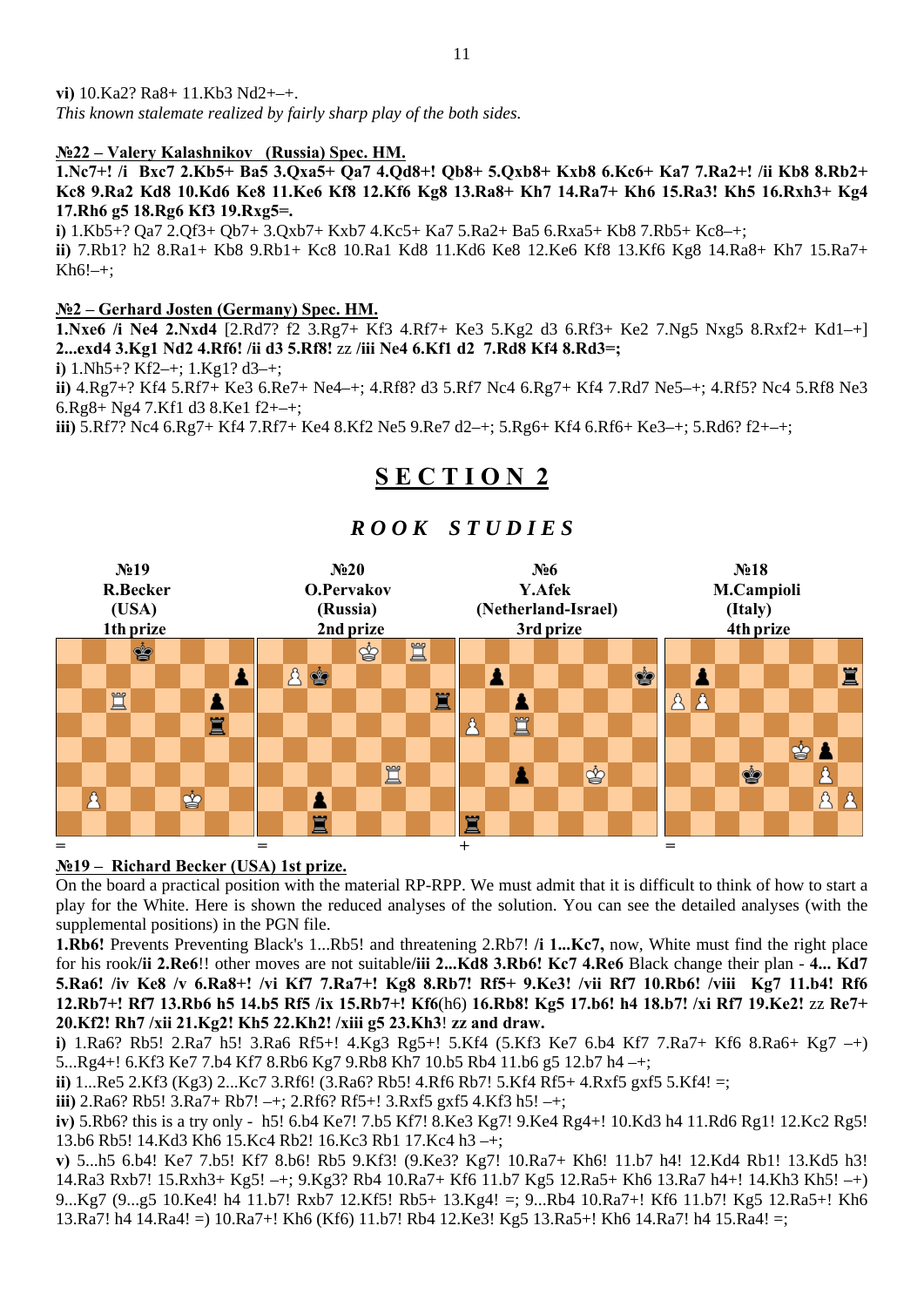**vi)** 6.Ra7? (Rb6?) - only helps a black the pawn to activate his position. -h5 7.Rb7 Rd5! 8.b4 Rd7! 9.Rb6 (9.Rb8+ Kf7 10.b5 Rd3 -+) 9...Kf7! 10.b5 Rd2+! 11.Ke3 Rb2! 12.Kf4 Kg7! 13.Kg5 Rg2+! 14.Kf4 Rg4+ 15.Ke5 (Ke3) 15...Rb4 **vii)** 9.Ke2? h5 10.b4 Rf7! 11.Rb6 Kg7 12.b5 13.Rb7+ Kf6 14.Rb8 Rf4 15.b6 Rb4 –+;

**viii)** 10.Rb5? Kg7 11.b4 h5 –+; 10.Rb8+? Kg7! 11.b4 h5! 12.b5 Rf1! 13.b6 Rb1! 14.Rb7+ Kf6 15.Rb8 Rb4 16.b7 Kg7! 17.Kf3 Kh7 18.Kg3 g5 -+;

=; 14...Rf1 15.Rd6! Rb1 **x)** 14...Kh6 15.Rb8! Kg5 16.b6! h4 17.Rc8 (Rd8) 17...h3 18.Rc1! Kh4 19.Rb1! h2 20.b7! 16.b6! Kh6 17.Kd4! h4 18.Kc5! h3 19.Rd3! =;

**xi**) 18.Ke2? Rf6! zz 19.b7 Rf7! zz 20.Ke3 h3! -+;

**xii)** 20...Rg7 21.Kf3! zz;

**xiii)** 22.Kh3? g5! zz –+.

Over 23 moves and no captures! I have no doubt that many will criticize this study, because it's difficult work. The complexity of this study is indisputable. These difficulties are especially felt in the first several moves. But, we should expect some complexity is in a tourney with the theme "rook studies with some quiet moves". In the solution, we can *see there are many moves marked with exclamation points ("!"). The precision of this study is astounding, both of White's play in the main variations and Black's play in the tries.* 

by both sides, pushing the analysis beyond easy calculation by chess engines. These lines are not so incomprehensible *Possibly the difficulty of the study is exaggerated by the inability of chess engines to quickly provide an evaluation of certain lines. This is caused by the "horizon effect". The critical points in some lines occur after many pawn moves to human players. Indeed, the principles involved are quite standard for endings with R+2 connected pawns versus R + pawn on opposite wing. See "Rook Endings" by Levenfish and Smyslov, pages 104-106.* 

*I'm sure that this work provides some important answers to chess practitioners and researchers of a rook endings.* 

#### **№20 – Oleg Pervakov (Russia) 2nd prize.**

Material balance on the board. In addition, the pawns of both sides on the penultimate horizontal. There is no doubt that White must attack the Black's king, or protect his pawn. There are some possibilities for this. As will be seen below, White chooses the correct move.

**0.Rb5+ Kc1 /viii 11.Rc5 /x Kb1 12.Rb4+ /xi Kc1 13.Rbc4+-. /vi Kb4 8.Rg4+! Ka3 9.Ra5+ /vii Kb2 1 1.Rf7+!** only this move! Other possibilities are only the tries **/i 1…Kb8 2.Kf8 /ii Rh7 /iii 3.Rxh7 Rd1 4.Kg7+ Kxb7 5.Kh8+!** White king turned his rooks in the "lofty powers"! **5...Kb6 6.Rg6+!** the important chose! **/iv Kb5 /v 7.Rh5+** 

**i)** 1.Rg7+? Kb8 2.Kf8 Rh7 3.Rxh7 Rd1 and not Kg7+; 1.Rb3? Re1+!=;

**ii)** Thematic Try: 2.Rd7? Rg6! (Not 2...Rh7? 3.Rxh7 Re1+ 4.Re7 Rxe7+ 5.Kxe7+ Kxb7 6.Rg1+–) 3.Rxg6 Re1+ 4.Kf7 Rf1+ 5.Ke6 Re1+ 6.Kf5 Rf1+ 7.Ke4 Re1+! 8.Kf3 Rf1+ 9.Ke2 Re1+! 10.Kf2 Rf1+= and the long trip of white king don't give a win;

**iii)** 2...Rg6 3.Rxg6 Rd1 4.Ra6! with mate;

**iv)** 6.Rh6+? Kc7 7.Rh7+ Kd6!=;

**v**) 6...Kc5 7.Rc7++-;

vi) Too early 7.Rb7+? Ka5! black king is too close to a6;

vii) 9.Rh3+? Kb2 10.Rg2 Ra1 11.Rhh2 Ra8+ 12.Kg7 Rc8=;

**viii**) 10...Kc3 11.Rc5++-;

**x)** 11.Rc4? Rd4! 12.Rxd4 stalemate;

xi) 12.Rb5+? Kc1 13.Rc5 loss of time.

If we consider that there is a material balance, impresses the exact play of the White! On the technical side, this is a *very 'clean' work. If characterize the artistic side of this study, we have excellent content here!* 

#### **№6 – Yohanan Afek (Neth./Israel) 3rd prize.**

In contrast to the winner study, here are all pawns in the left half of the board. Accordingly, the struggle has more meaningful nuances.

1.Ke4! /i c2! /ii 2.Rxc2 Ra4+! now, very important switchback of wK - 3.Kf3!! This switch-back is the only way as thematic try wK has access to the group of black pawns 6.Ke5 Kg8 /iii 7.Kd6! This move was possible in the demonstrated in the thematic tries and by the following main line **3...Rxa5 4.Rb2! Rf5+ 5.Ke4 Rf7,** In contrast of the thematic try (see 8.Kd6) only with the black rook on h7 which would prevent White's next only move (7.Ke6? Kf8 and White is too late by a single tempo to get the main line's positional draw) **7...Kf8 8.Rh2! Ke8 9.Rh8+ Rf8 10.Rh7! Rf6+ 11.Kc5 Rf5+ 12.Kd6 Rf7 13.Rh8+ Rf8 14.Rh7 Rf6+ 15.Kc5 Rf7 16.Rh8+ Kd7 17.Kb6!=** 

**i)** Thematic try: 1.Ke3? c2! 2.Rxc2 Rxa5 3.Rb2 Re5+ 4.Kd4 Rd5+! 5.Ke4 Rd7 (compare with the main line 5...Rf7. As we can see here the wK is cut off from the black pawns) 6.Ke5 Kg8! 7.Ke6 Rh7! 8.Kd6 Kf8! 9.Kc5 Rh5+ (Rf7) 10.Kb6 Rf5!!–+; 1.Rxc3? Rxa5 2.Rb3 Rf5+ 3.Ke4 Rf7–+;

### **ii)** 1...Kg6 2.Kd3=;

10.Kd6! Kf8 11.Rh2! Ke8 12.Rh8+ Rf8 13.Rh7! Rf6+ 14.Kc5 Rf5+ 15.Kd6 Rf7 16.Rh8+ Rf8 17.Rh7=; To characterize a quality of this study is sufficient to note a wonderful, unexpected move 3.Kf3!! **iii)** 6...Kg6 would eventually lead to the same play 7.Ke6! Rf6+ 8.Ke7! (8.Kd7? c5! 9.Kc7 b6) 8...Rf7+ 9.Ke6 Kg7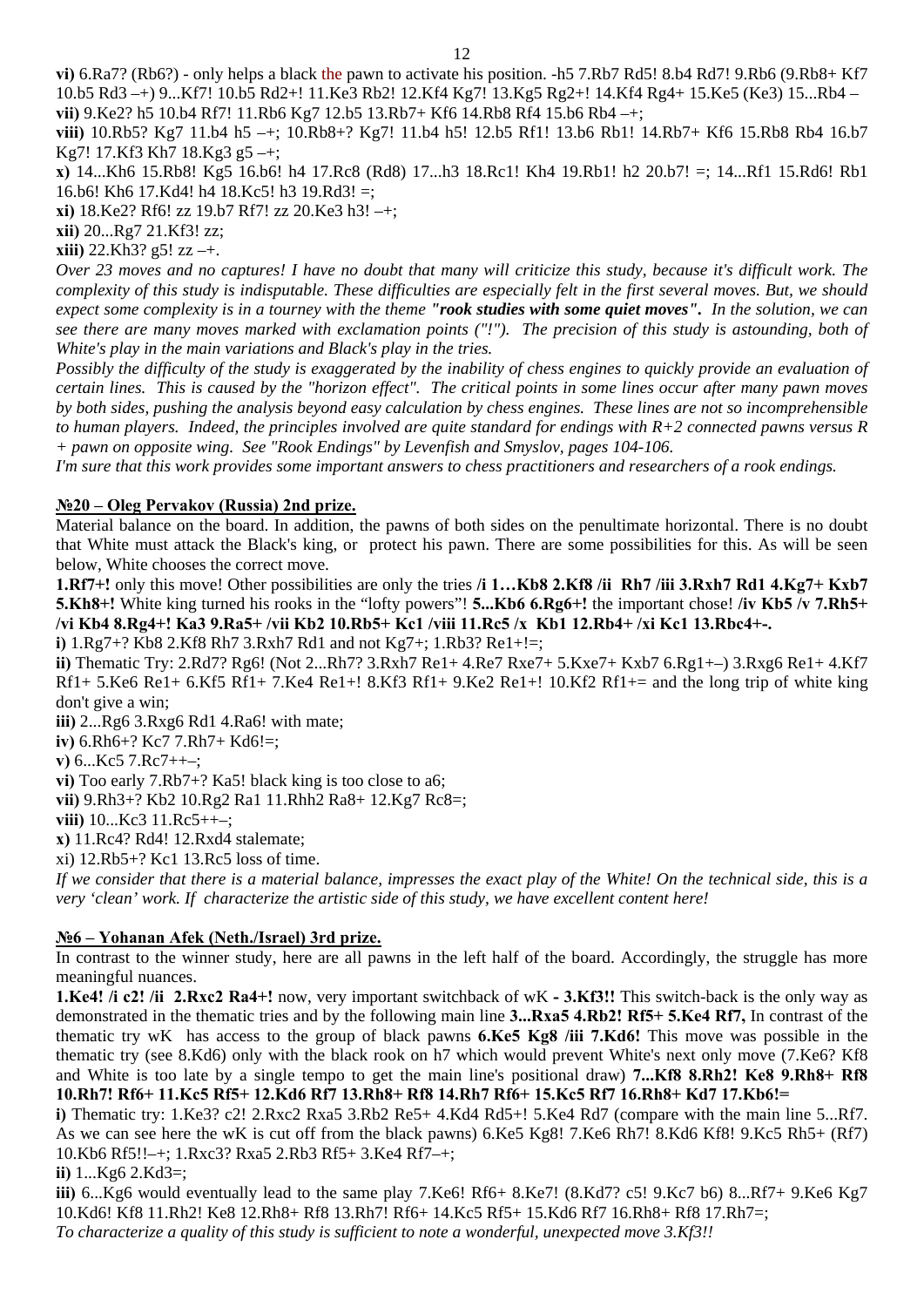#### **№18 – Marco Campioli (Italy) 4th prize.**

It is obvious that both sides position will 'calm' after  $(1.a7 Rh8)$  kings must move to the group of the pawns on the vertical "b". And what will happen after that?. It will be seen.

**Kc7 Ka6 5.h3! with: 1.a7 /i Rh8 2.Ke5 /ii Kc4 /iii 3.Kd6 Kb5 4.**

**A) - 5...Ra8 6.hxg4! Rg8 7.g5 Ra8 8.g4! /iv Rg8 9.g3!! /v Ra8(f8, h8) /vi 10.g6 Rg8 11.g5 /vii Rg7+ 12.Kd8 /viii Kxb6 13.a8Q Rg8+ 14.Ke7!** = (with white pawn "g3");

**B**) – 5... Rg8 /ix 6.hxg4 Ra8 7.g5 Rg8 8.g4 /x Ra8 9.g6!! /xi Rg8 10.g5! /xii Rg7+ 11.Kd8! Kxb6 12.a8Q Rg8+ **13.Ke7!=**  $(\text{with white pawn "g2")}$ 

**i)** [1.axb7? Rxb7 2.Kxg4 Rxb6 3.h4 Ke4!–+;

**ii)** 2.Kxg4? Kc4 3.h4 Kb5 4.h5 Kxb6 5.h6 Kxa7 6.Kg5 b5–+;

iii) 2...Rd8 3.Ke6 Kc4 4.Ke7! Rh8 5.Kd6 see the main line;

**iv)** 8.g6? Rg8 9.g4 Rg7+ 10.Kd8 Kxb6**–+;** 

**v)** 9.g6? Rg7+–+

**vi)** 9...Rg7+ 10.Kd6!=; 9...Kb5 10.Kxb7 Rg7+ 11.Kc8!=;

**vii)** 11.g7? Rxg7+ 12.Kd6 Rg8–+;

viii) 12.Kc8? Kxb6-+;

**ix)** 5...gxh3 6.gxh3 Rh7+ 7.Kd6!=;

**x)** 8.g6? Rg7+ 9.Kd8 Kxb6–+;

**xi**) 9.g3? Rg8 10.g6 Rg7+-+;

**xii**) 10.g3? Rg7+–+;

Two interesting main lines. They finals differ only in the location of one white pawn.

| N <sub>0</sub> 1          |         |  |  |          |  |   |          |                  |  |  |  |   |         |                   |                              |        |   |  |    |   |          |                 |                       |   |  |   |  |  |   |             |  |
|---------------------------|---------|--|--|----------|--|---|----------|------------------|--|--|--|---|---------|-------------------|------------------------------|--------|---|--|----|---|----------|-----------------|-----------------------|---|--|---|--|--|---|-------------|--|
| A.Skripnik, V.Kalashnikov |         |  |  |          |  |   |          | N <sub>2</sub> 3 |  |  |  |   |         | N <sub>2</sub> 16 |                              |        |   |  |    |   |          | N <sub>24</sub> |                       |   |  |   |  |  |   |             |  |
| <b>J.Mikitovics</b>       |         |  |  |          |  |   |          | A.Pallier        |  |  |  |   |         | L.González        |                              |        |   |  |    |   |          | A.Pallier       |                       |   |  |   |  |  |   |             |  |
| (Russia-Hungary)          |         |  |  |          |  |   | (France) |                  |  |  |  |   | (Spain) |                   |                              |        |   |  |    |   | (France) |                 |                       |   |  |   |  |  |   |             |  |
| 5th prize                 |         |  |  |          |  |   |          | 6th prize        |  |  |  |   |         |                   | <b>1st Honorable mention</b> |        |   |  |    |   |          |                 | 2nd Honorable mention |   |  |   |  |  |   |             |  |
|                           |         |  |  |          |  |   |          |                  |  |  |  |   |         | 罝                 |                              |        |   |  |    | ġ |          |                 |                       |   |  |   |  |  |   |             |  |
|                           |         |  |  | ÏÏ       |  |   |          |                  |  |  |  |   |         |                   |                              | 罝      |   |  |    |   |          |                 |                       |   |  |   |  |  |   |             |  |
|                           |         |  |  |          |  | Ï |          |                  |  |  |  |   |         |                   |                              |        |   |  |    |   | Ë        |                 |                       | 罝 |  |   |  |  |   | <b>PAGE</b> |  |
|                           | $\beta$ |  |  |          |  |   |          |                  |  |  |  |   |         |                   |                              |        |   |  | 買的 |   |          |                 |                       |   |  |   |  |  |   |             |  |
|                           |         |  |  | Å        |  |   |          |                  |  |  |  |   |         |                   |                              |        | 罝 |  |    |   |          |                 |                       |   |  |   |  |  |   |             |  |
|                           |         |  |  |          |  |   |          |                  |  |  |  | 罝 |         |                   |                              |        |   |  |    |   |          |                 |                       |   |  | ♔ |  |  |   |             |  |
|                           |         |  |  | $\Delta$ |  |   |          |                  |  |  |  |   |         | 買                 | မြဲ                          |        |   |  |    |   |          |                 |                       |   |  |   |  |  | 罝 |             |  |
| ġ                         |         |  |  |          |  |   | ė        |                  |  |  |  |   | ٣f      |                   |                              |        |   |  |    |   |          |                 |                       |   |  |   |  |  |   |             |  |
| $+$                       |         |  |  |          |  |   |          | =                |  |  |  |   |         |                   |                              | $^{+}$ |   |  |    |   |          |                 |                       | = |  |   |  |  |   |             |  |

#### **№1 – Anatoly Skripnik, Valery Kalashnikov. Janos Mikitovics (Russia-Hungary) 5th prize.**

Here, the starting position does not looks as a difficult for the White. Three pawns against to one. After a simp le introduction the White's pawns are doubled. After point come mutual zugzwang positions and it decides the outcome of the play.

**1.e5! Rb6 /i 2.Rg7 Rxb5 /ii 3.Rxg5 Kh2 /iii 4.Ka2 Kh3 5.Ka3 with:** 

**A) - 5...Rb6 6.e4! Kh4 7.Rf5 zz Kg4 8.Ka4! zz Kh4 /iv 9.Ka5! Rb8 10.e6 Re8 11.Re5 Kg4 12.e7 Kf4 13.Re6+–;** 

#### **6.Rf5 and branches: B) - 5... Kh4**

; **B1) - 6...Rb8 7.e6! /v Kg4 8.e4 Re8 9.Rf6 Kg5 10.e5+–,** echo position1

**g6 B2) - 6... Kg4 7.e4 Rb7 /vi 8.e6 Re7 9.Rf6 Rb7 10.Ka4! /vii Kg5 11.e5 /viii Rb8 12.e7! /ix Re8 13.Rf7 K 14.e6+–,** echo position2**.** 

**i**) 1...g4 2.Re8 (or 2.e6 g3 3.Rh7++–) 2...g3 3.e6 g2 4.Rh8+ Kg1 5.e7+–; 1...Rg8 2.b6+–; 1...Kg2 2.e6+–;

**ii)** 2...Kh2 3.Rxg5 (3.Ka2? Kg3! 4.e6 Rxb5 5.e7 Rb8! 6.Rxg5+ Kf4!=) 3...Rxb5 4.Ka2 main;

**iii**) 3...Rb4 4.Ka2 Kh2 5.Ka3+-;

**iv)** 8...Rb7 9.e6 Re7 10.Rf6 Kg5 11.e5 Rb7 12.Ka5+–;

13.e5 Rd8! 14.e7 **v)** Thematic try 7.e3? Rb5! zz 8.e4 Rb6! zz 9.Ka4 Kg4! zz 10.Ka5 Rb8 11.e6 Re8 12.Rf6 Kg5 Rd5+=; 7.e4? Rb6!= zz), or  $6...Rb6$  7.e4!+– zz;

7...Rb6 8.Ka4! zz +–; **vi)** 7...Rb1 8.e6 Rb6 9.Re5 Kf4 10.e7 Kxe5 11.e8Q++–;

**vii)** 10.e5? Rb5= (10...Kg5? 11.Ka4 Rb8 12.e7 main;

**viii)** 11.Rf7? Rb6 12.Rf5+ Kg6=;

**x)** 12.Ka5? Rd8! 13.e7 Rd5+=.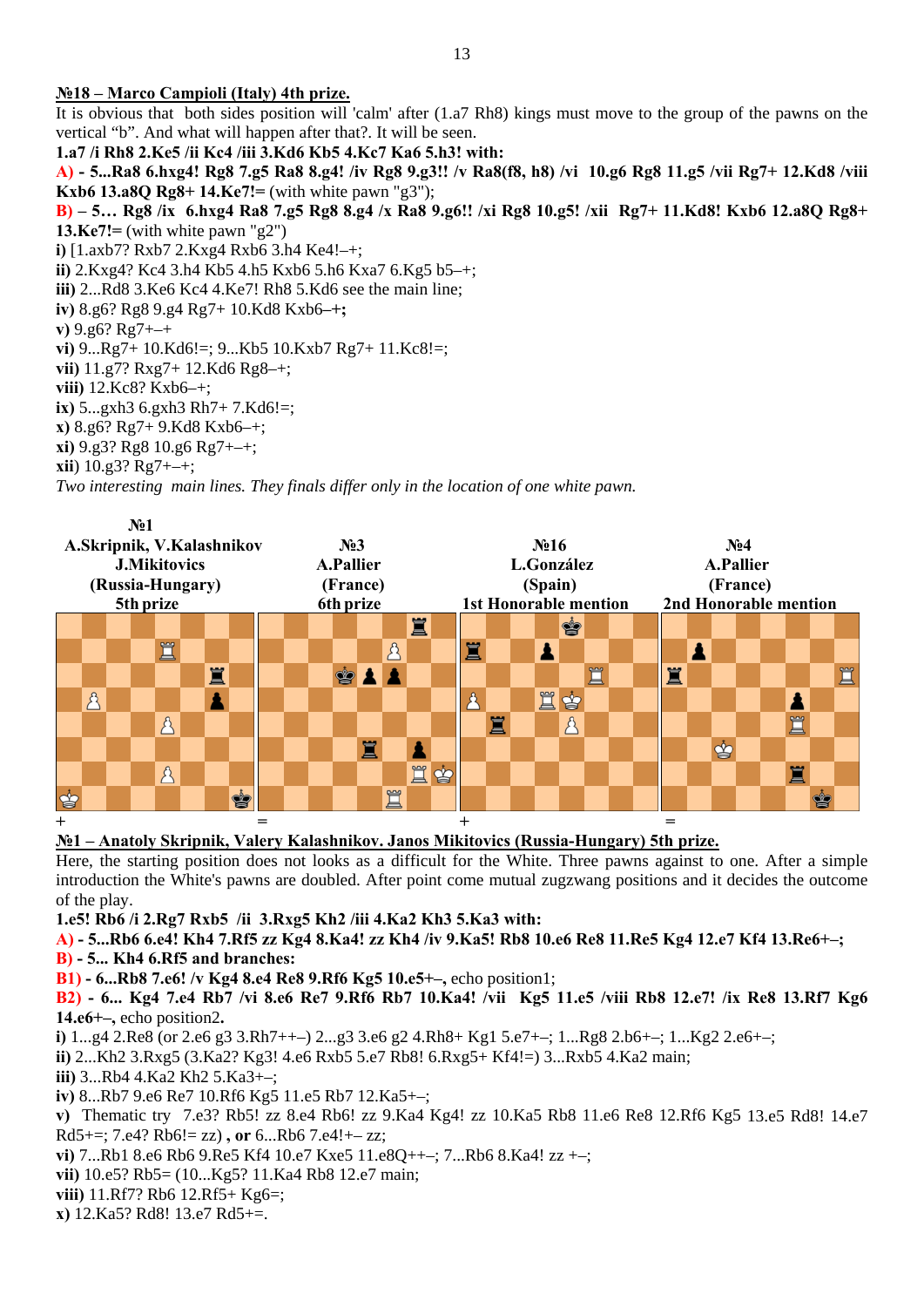Here are realized three main lines at the background of zz positions. Two of them ends with the echo positions. It is a *pity that quickly comes 6-men position. "Birth" of the zz positions a weakly connected with the introduction play.* 

#### **№3 – Alain Pallier (France) 6th prize.**

We can "close our eyes" to the fact that the White's king in check. He has choices away from attack. After a quick exchanges there is not a bad play.

**xf1+ 4.Kxf1 Rxf7+ 5.Kg1! Rg7 6.Rd2+! Kc5! 7.Re2! /iii Kd5 /iv Ke4 1.Kg1! /i Rf8 2.Rxf6 Re1+ /ii 3.Rf1 R** 16.Rf3+ Ke4 17.Ra3 /ix Kd5 18.Ra5+ Ke6 19.Ra3 positional draw. **9.Re2+! Kf5 10.Kg2! Rg4 /v 11.Re3! e5 12.Rf3+! Ke4 13.Ra3! /vi Kd5 /vii 14.Ra5+ Ke6 15.Ra3! Kf5 /viii** 

**i)** 1.Kh3? Rh8+ 2.Kg4 Ke7–+;

**ii)** 2...Ke7 3.Rf1 (f4)=;

iii) 7.Kg2? e5! 8.Ra2 e4!-+; 7.Rc2+? Kd4! (7...Kd5? 8.Rd2+=) 8.Rd2+ Ke3!-+ (8...Kc3? 9.Re2= Rg6 10.Kg2=) ;

**iv**) **7...Rg6 8.Kg2=] <b>8.Rd2**+ [8.Kg2? e5!-+;

**v**) 10...e5 11.Re3 Kf4 12.Rf3+ (12.Ra3? e4-+) 12...Ke4 13.Ra3 Kd4 14.Ra4+ Kd3 15.Ra3+=;

**vi)** Thematic Try 13.Rb3? Kd5! 14.Rb5+ (14.Ra3 e4–+) 14...Kd6 15.Rb6+ (15.Rb3 Kc5 16.Ra3 e4–+) 15...Kc5 16.Ra6 e4–+;

**vii)** 13...Rg6 14.Ra4+ (14.Ra1? Kf4 15.Kf1 Ke3–+) 14...Kf5 15.Ra3=;

**viii)** 15...e4 16.Rxg3! Rxg3+ 17.Kxg3 Ke5 18.Kf2 Kf4 19.Ke2=;

**ix**) 17.Rb3? Kd5 18.Rb5+ Kd6-+.

*A 'Ferris Wheel' of the black king!* 

#### **in) 1st HM. №16 – Luis Miguel González (Spa**

We can quickly see that in this position has nothing to do four rooks. In fact, quickly leaving the board, two of them. After that the play is at 6-men pieces with the reciprocal zugzwangs.

**+ Re8 4.Rxe8+ Kxe8 5.Rh5! /v Kf8! /vi 6.Rg5!** zz **/vii Kf7 /viii 1.Kd6! /i Rxe4 /ii 2.Rdf5! /iii Kd8! / iv 3.Rf8 7.Rb5!** zz **Kf6 /ix 8.Kc5 Ra8 9.Kb6 Rb8+ 10.Ka6 Rd8 11.Kb7 d5 12.Kc7! /x Ke7 13.a6 Rd7+ 14.Kb6 Rd6+ 15.Ka5 Rd8 16.a7+–/** 

**i)** 1.a6? Ra4 2.Rdd6 Ke7 3.Rh6 Ra5+ 4.Kf4 Kd8=; 1.Rb6? Ra4 2.Rbb5 Ra6 3.Kf5 Ke7 4.Kf4 Re6 5.Re5 d6 6.Rb7+ Kf6 7.Rxe6+ Kxe6=:

3.Kxb4 Kd8 4.Rc5(Rc4) d6 5.Rc3 Rf1 (5...Kd7 6.a6+–) 6.a6 Ra1 7.Ra3 Rxa3 8.Kxa3+–; **ii)** 1...Ra6+ 2.Kc5 Rxf6

Ke8! 11.Qe4+ Re6= positional draw; **iii)** 2.Rb5? Ra6+ 3.Rb6 Rxb6+! 4.axb6 Rc4! 5.b7 Rc6+! 6.Ke5 Rc5+ 7.Kd6 Rc6+ 8.Kd5 Rxf6 9.b8Q+ Ke7! 10.Qb4+

–; **iv)** 2...Ra6+ 3.Kc7 Rc4+ 4.Kb7 Re6 5.Rf4! Rc3 6.Rxe6+ dxe6 7.a6+–; 2...Re6+ 3.Rxe6+ dxe6 4.Rh5 Ra6+ 5.Kc7+ **v)** Thematic try 5.Rg5? Kf8!! zz 6.Rb5 Kf7! zz 7.Kc5 Ra6=;

**vi)** 5...Rb7 6.Kc5 Rc7+ 7.Kb6 Rc6+ 8.Kb7 Kd8 9.Rh8+ Ke7 10.a6+-'

**vii)** 6.Rb5? Kf7! zz =;

11.Rc8 Rh6 12.a6+–; **viii)** 6...Ke8 7.Rf5 Ra6+ 8.Kc7 Rc6+ 9.Kb7 Kd8 10.Rf8+ Ke7

**ix)** 7...Kg7 8.Kc5 Ra6 9.Kb4 Kf7 10.Rb6+–;

**x**) 12.a6? Ke5! 13.a7 Ke4 (d4) 14.a8Q=.

### **№4 – Alain Pallier (France) 2nd HM.**

The overall impression is not very different from the previous work. A different can be that here 6 man position comes a faster.

**5 /ii 4.Re2! /iii Kg1 /iv 5.Re5 Rb4+ /v 6.Ke3! /vi f4+ 7.Kf3 /viii Kf1 8.Re6 1.Rh1+ Kxh1 /i 2.Rxf2 Ra5 3.Kd4 Rb b5 /ix 9.Re5!** zz=.

**i**)  $1...Kg2?$   $2.Rh2+Kxh2$   $3.Rxf2+=;$  $\text{iii)}$  4.Ke3? Kg1! 5.Rd2 Kf1!-+ (5...b6? 6.Kf3!=); 5 (8.Rg5+ Rg3 9.Rf5 Re3+–+) 8...Re3+ 9.Kd2 Rf3 10.Ke2 Kg2–+; **viii)** 7.Ke2? Rb3! 8.Rf  $ix)$  8...b6 9.Re7 (not 9.Re5? b5-+ zz) 9...b5 10.Re5= zz; **ii)** 3...Kg1 4.Rb2! Ra4+ 5.Ke3 f4+ 6.Kf3=; **iv)** 4...Rb4+ 5.Ke5=; **v)** 5...Rxe5 6.Kxe5 b5 7.Kxf5=; **vi)** 6.Kc3? Rf4!–+;